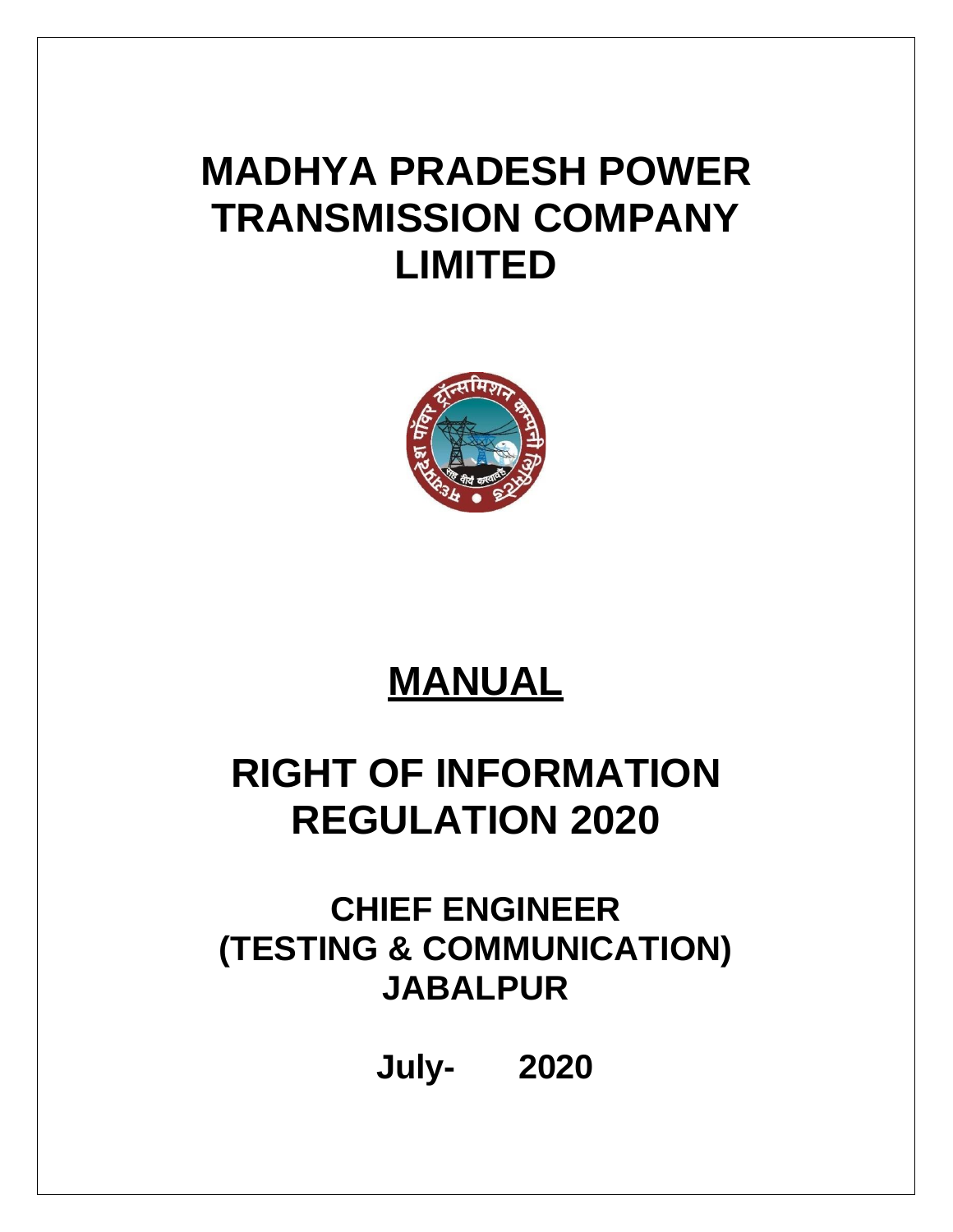#### **CONTENTS OF MANUALCHIEF ENGINEER (T&C)**

| <b>ENGINEER (T&amp;C)</b> |                                                                                                           |                    |  |  |  |  |
|---------------------------|-----------------------------------------------------------------------------------------------------------|--------------------|--|--|--|--|
| SL.<br><b>NO</b>          | <b>PARTICULARS</b>                                                                                        | <b>PAGE</b><br>NO. |  |  |  |  |
| 1                         | A. Organizational Set up                                                                                  |                    |  |  |  |  |
|                           | <b>B. Functions and Duties of the office.</b>                                                             |                    |  |  |  |  |
| $\mathbf{2}$              | Powers and duties of the officers                                                                         | 4                  |  |  |  |  |
| 3                         | Decision making process, supervision and accountability                                                   |                    |  |  |  |  |
| 4                         | Norms set to discharge the functions (Time, Quality, Quantity)                                            | $\overline{7}$     |  |  |  |  |
| 5                         | Acts, Rules, Regulations, Manuals, Instructions, Circulars related with the<br>functioning of the office. |                    |  |  |  |  |
| 6                         | List of Documents held under the control of the office                                                    | $9 - 10$           |  |  |  |  |
|                           | Structure of the consultative committees.                                                                 |                    |  |  |  |  |
| 7                         | A. Name of the Committees, their composition, role and functions.                                         | 11                 |  |  |  |  |
|                           | B. Proceedings, Minutes of the Meeting.                                                                   |                    |  |  |  |  |
| 8                         | Information about the board, councils, committees and other bodies                                        |                    |  |  |  |  |
| 9                         | Monthly remuneration and compensation                                                                     | 12                 |  |  |  |  |
| 10                        | Directory of the officers and employees                                                                   | $13 - 14$          |  |  |  |  |
| 11                        | <b>Budgetary allocation and expenditure statement</b>                                                     | 15                 |  |  |  |  |
| 12                        | <b>Programs and beneficiaries</b>                                                                         | 16                 |  |  |  |  |
| 13                        | <b>Recipients and concession</b>                                                                          | 17                 |  |  |  |  |
| 14                        | <b>Electronically available information</b>                                                               | 18                 |  |  |  |  |
| 15                        | Facilities regarding information available                                                                | 19                 |  |  |  |  |
| 16                        | <b>Details of the PIOs</b>                                                                                | 20                 |  |  |  |  |
| 17                        | Any other information.                                                                                    | 21                 |  |  |  |  |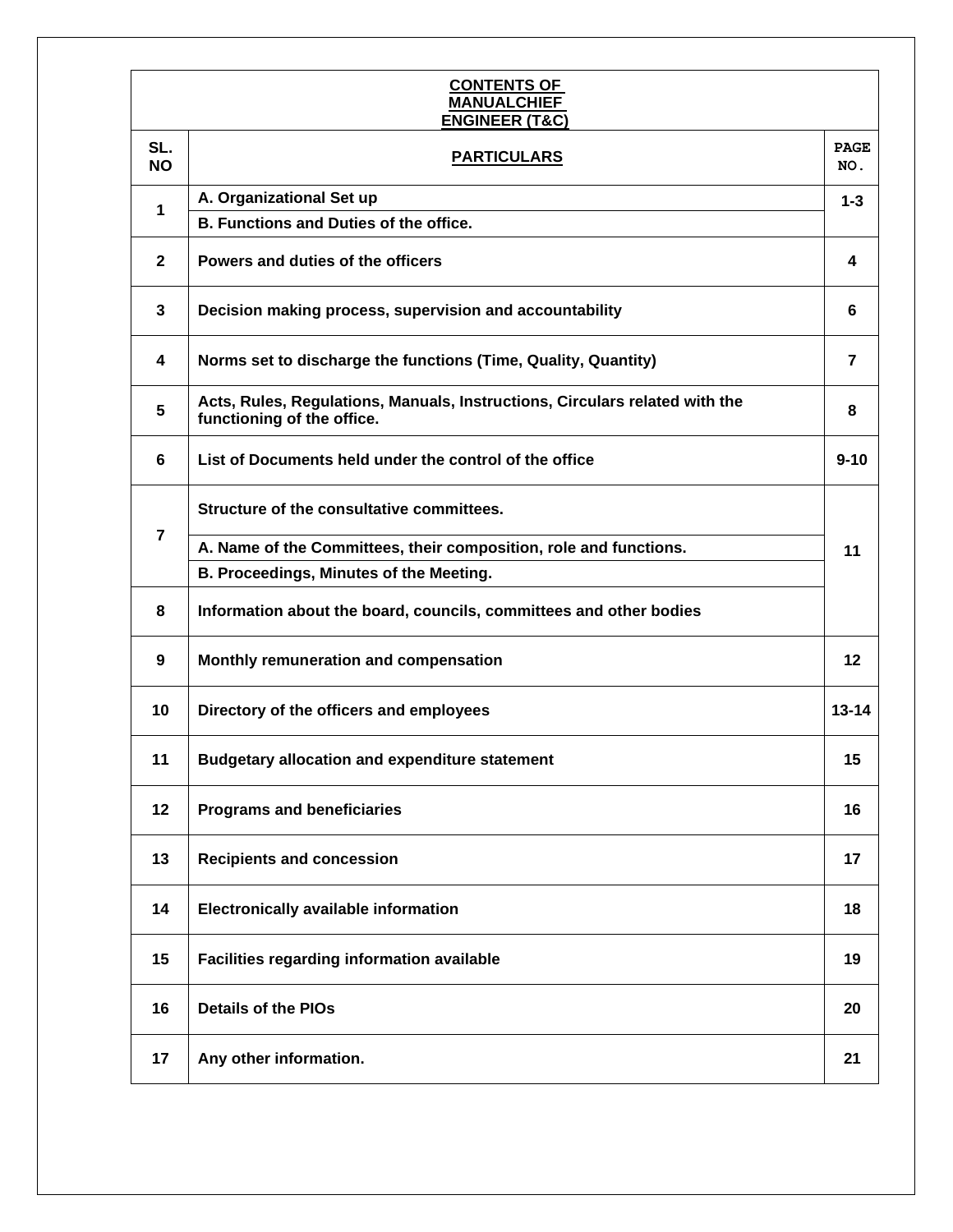## **A. Organization Set up**

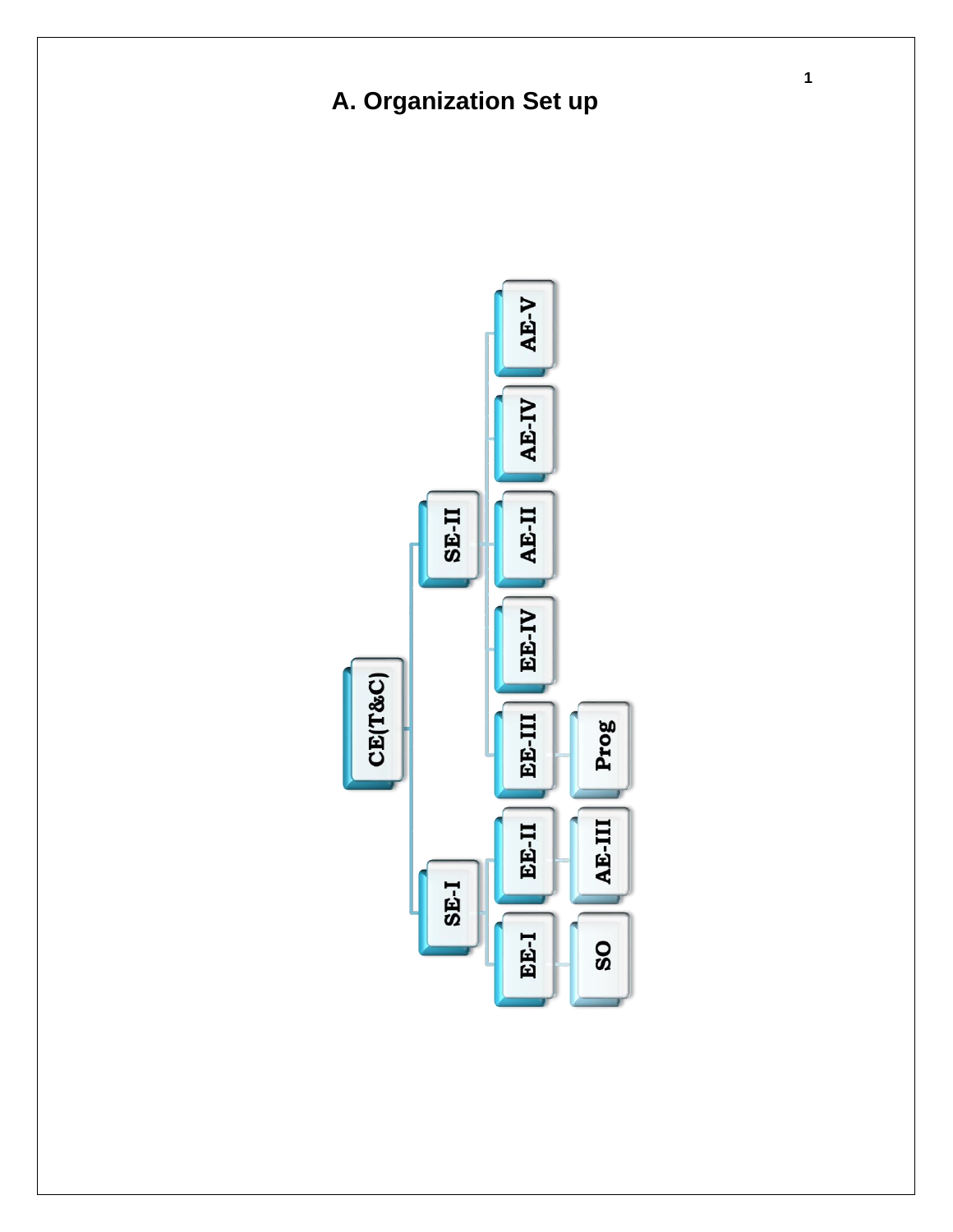#### **1. ORGAINISATIONAL SET UP – U/S 4.1(b)(I)**

#### **FIELD SETUP OF T&C WING**

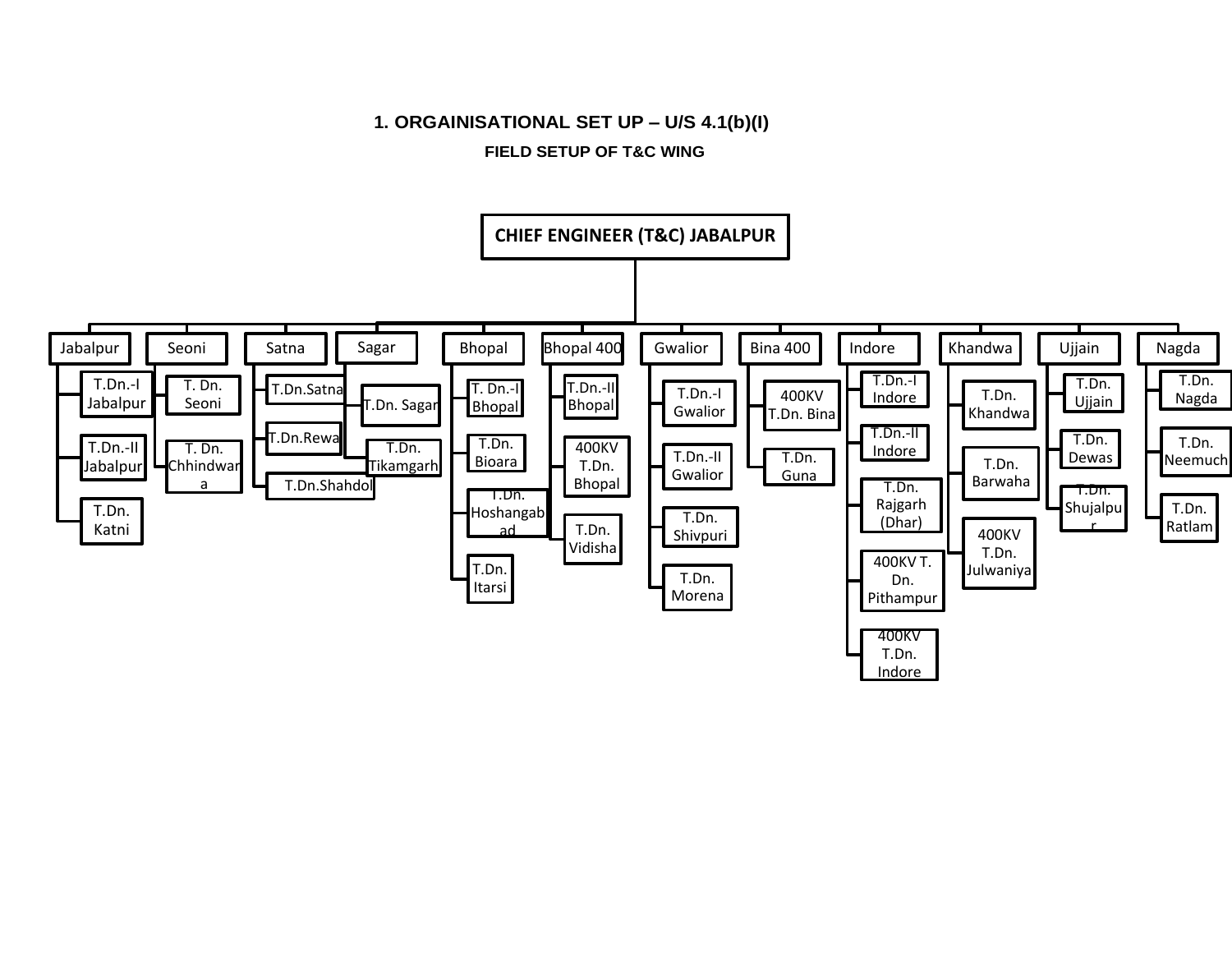### **1.B FUNCTIONS AND DUTIES OF EACH UNIT OF CHIEF ENGINEER (T&C) OFFICE**

| Sr.No          | <b>Unit/Section</b>              | <b>Functions performed</b>                                                                          |
|----------------|----------------------------------|-----------------------------------------------------------------------------------------------------|
|                |                                  | 1. Analysis of major system disturbance /<br>Tripping and remedial measures toavoid<br>recurrence.  |
|                |                                  | 2. Commissioning, operation & maintenanceof<br><b>EHV</b> substations.                              |
|                |                                  | 3. PLCCsystem.                                                                                      |
|                |                                  | 4. Constructional activities and EHV S/s already<br>inservice.                                      |
|                |                                  | a. Augmentation of Transformercapacity.                                                             |
| $\mathbf{1}$   | <b>Technical Section</b>         | b. Addition of Transformer capacity upto                                                            |
|                |                                  | <b>132KV ClassTransmission.</b>                                                                     |
|                |                                  | c. Addition of new 33KVBays.                                                                        |
|                |                                  | 5. Energy received at EHV S/s and Energy                                                            |
|                |                                  | delivered toDISCOMS.                                                                                |
|                |                                  | 6. Coordination with other power units tie like                                                     |
|                |                                  | PGCIL, NTPC etc in the matter related to                                                            |
|                |                                  | protection, communication, meteringetc.                                                             |
|                |                                  | 7. Purchase of various items (including                                                             |
|                |                                  | proprietary ) related to EHV substations.                                                           |
|                |                                  | 1. General Administration ofemployees.                                                              |
| $\overline{2}$ | Administrative<br><b>Section</b> | 2. Establishment matters related toemployees.                                                       |
|                |                                  | 3. Operation & Maintenance contracts of EHVS/s.                                                     |
|                |                                  | Allocation of funds for CE Office and field units,                                                  |
| 3              | <b>Accounts</b>                  | monitoring of O&M expenditure of field units andCE<br>Office.                                       |
| 4              | <b>Stores</b>                    | No store attached to this office                                                                    |
| 5              | <b>Record Room</b>               | Record of all technical and establishment files related to<br>day to day working of CE(T&C) office. |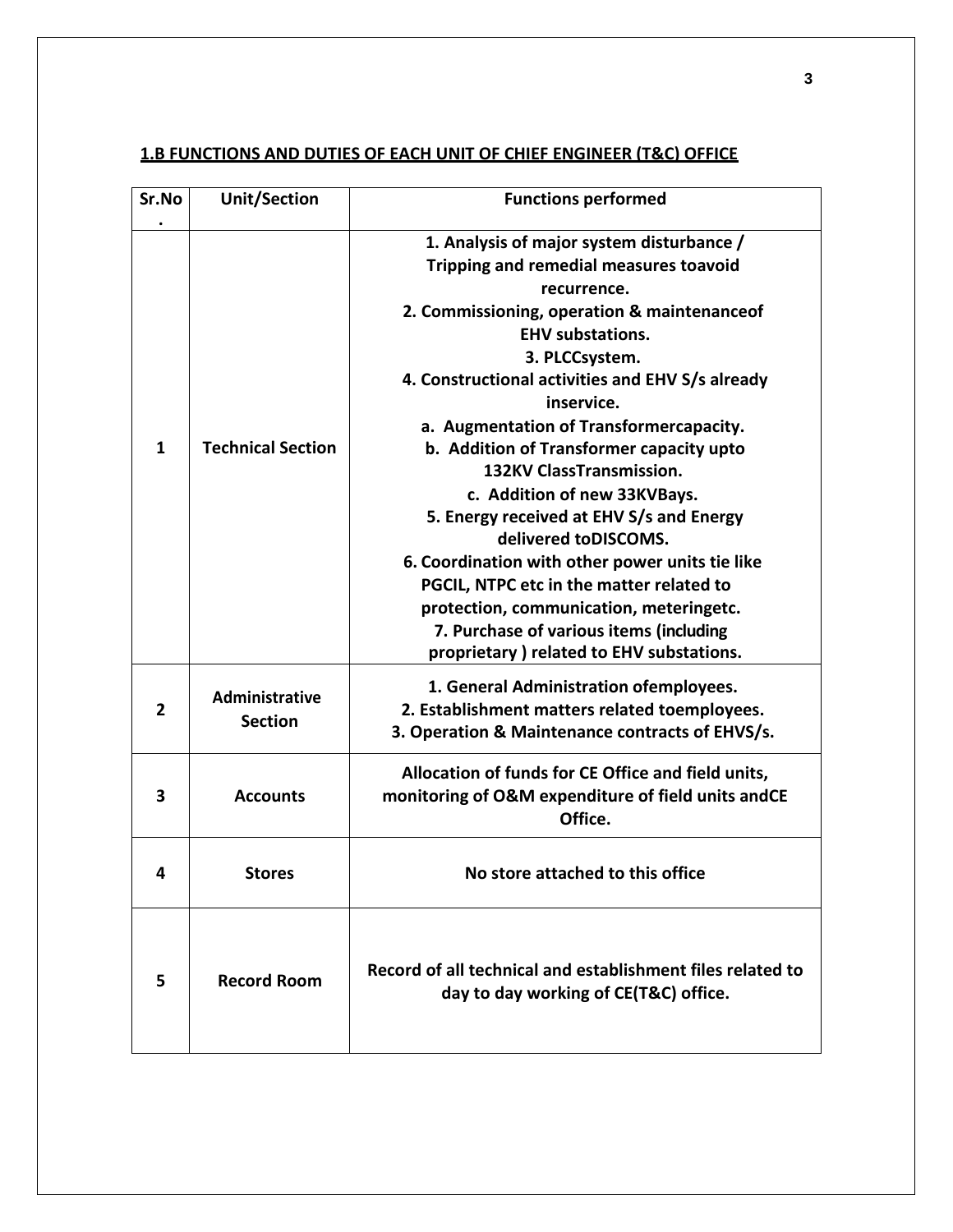#### **2. Work distribution of each officer of Chief Engineer (T&C) Office U/S 4.1 (b)(ii)**

| S.No           | Name                               | Designation | <b>Works/Duties</b>                      |                                                                                                                                                                      |  |  |
|----------------|------------------------------------|-------------|------------------------------------------|----------------------------------------------------------------------------------------------------------------------------------------------------------------------|--|--|
| $\mathbf{1}$   | ER. Rajesh<br>Kumar<br>Shrivastava | <b>CE</b>   | <b>OVER ALL CONTROL OF T&amp;C SETUP</b> |                                                                                                                                                                      |  |  |
| $\overline{2}$ | Er. S.R.                           | $SE-I$      | $\mathbf{1}$                             | MATTERS RELATED TO VIDHAN SABHA QUESTIONS AND ANSWERS                                                                                                                |  |  |
|                | Moghe                              |             | $\overline{2}$                           | MATTERS OF COMPLAINTS COURT CASE AND DEPARTMENTAL ENQUIRIES RELATED TO ESTABILISHMENT                                                                                |  |  |
|                |                                    |             | 3                                        | ESTABLISHMENT MATTERS RELATED TO CLASS III EMPLOYEES OF T&C AND MPPTCL.                                                                                              |  |  |
|                |                                    |             | 4                                        | <b>ERP RELATED MATTERS</b>                                                                                                                                           |  |  |
|                |                                    |             | 5                                        | MATTERS RELATED TO CIVIL WORKS AND SETUP                                                                                                                             |  |  |
|                |                                    |             | 6                                        | COMPLAINTS AND COURT CASE RELATED MATTER                                                                                                                             |  |  |
|                |                                    |             | $\overline{7}$                           | ASSETS AND ANNEXURE C/FINALISATION OF ACCOUNTS INCLUDING DEPOSITE WORKS ANDREPORTING TO<br>CRA/MPERC/CFO                                                             |  |  |
|                |                                    |             | 8                                        | MATTERS RELATED TO HIRING OF VEHICLES OF FIELD AND CE OFFICE                                                                                                         |  |  |
|                |                                    |             | 9                                        | MATTERS RELATED TO CIVIL WORKS AND SETUP                                                                                                                             |  |  |
|                |                                    |             | 10                                       | MATTERS RELATED TO O&M AND R&M FUNDS, ANNUAL BUDGET AND ALLOCATION OF FUNDS                                                                                          |  |  |
|                |                                    |             | 11                                       | MATTERS RELATED TO INSURANCE AND ACCIDENTS                                                                                                                           |  |  |
|                |                                    |             | 12                                       | R&R ESTIMATES AND SURVEY REPORTS                                                                                                                                     |  |  |
|                |                                    |             | 13                                       | REVOLVING FUND AND OTHER OFFICE EXPENDITURE OF CE OFFICE MAINTAINING OF CASHE BOOKMAINTAINING<br>OF CASH BOOK                                                        |  |  |
|                |                                    |             | 14                                       | COMPLAINTES RELATED TO ESTABLISHMENT MATTERS                                                                                                                         |  |  |
|                |                                    |             | 15                                       | MATTERS RELATING TO RTI ACT 2005                                                                                                                                     |  |  |
| 3              | <b>ER. P.K.</b><br>Gargav          | SE-II       | $\mathbf{1}$                             | CORRESPONDENCE RELATED TO TRIPPINGS, RELAY COORDINATION, RELAY SETTINGD, GRIDDISTURBANCE AND<br>OTHER SYSTEM RELATED ISSUES.                                         |  |  |
|                |                                    |             | $\overline{2}$                           | <b>COMMUNICATION RELATED MATTERS</b>                                                                                                                                 |  |  |
|                |                                    |             | 3                                        | MATTERS OF PURCHASE AND CONTRACT PROPOSALS INCLUDING ERECTION AND O&M OF S/S                                                                                         |  |  |
|                |                                    |             | 4                                        | MATTERS RELATED TO CAPITAL WORKS.                                                                                                                                    |  |  |
|                |                                    |             | 5                                        | MATTERS RELATED TO PURCHASE OF FURNITURES                                                                                                                            |  |  |
|                |                                    |             | 6                                        | MONITORING AND COMPILATION OF MONTHLY PROGRESS REPORT/MONITORING PROGRESS                                                                                            |  |  |
|                |                                    |             | $\overline{7}$                           | STORE INVENTORY RELATED MATTERS                                                                                                                                      |  |  |
|                |                                    |             | 8                                        | RELEASE OF MATERIALS FOR CAPITAL AND R&R WORKS                                                                                                                       |  |  |
|                |                                    |             | 9                                        | RTU RELATED MATTERS                                                                                                                                                  |  |  |
|                |                                    |             | 10                                       | MATTERS RELATING TO PGCIL/NTPC AND SEBS INCLUDING TRANSMISSION TARIFF CELL OR OTHER OFFICES<br>INCLUDING OCC MEETING, OPEN ACCESS, CPP, NON CONVENTIONAL ENERGY ETC. |  |  |
|                |                                    |             | 11                                       | PROPOSAL RELATED TO ADDITION/AUGMENTATION OF TRANSFORMERS CAPACITY IN EHV S/S AND OTHER<br>MATTERS RELATED TO ESTABILISHMENT.                                        |  |  |
|                |                                    |             | 12                                       | MATTERS RELATED TO GRID CODE ELECTRICITY ACT. ETC.                                                                                                                   |  |  |
|                |                                    |             | 13                                       | PERFORMANCE OF EQUIPMENTS AND INSTRUMENTS                                                                                                                            |  |  |
|                |                                    |             | 14                                       | <b>ENERGY AND ABT RELATED MATTERS</b>                                                                                                                                |  |  |
|                |                                    |             | 15                                       | MATTERS RELATED TO AUDIT PARA                                                                                                                                        |  |  |
|                |                                    |             | 16                                       | TRUE UP PITITION                                                                                                                                                     |  |  |
|                |                                    |             | 17                                       | ERP RELATED MATTERS                                                                                                                                                  |  |  |
| 4              | <b>ER. R.K.</b>                    | EE-I        | $\mathbf{1}$                             | MATTERS RELATED TO VIDHAN SABHA QUESTIONS AND ANSWERS                                                                                                                |  |  |
|                | Gupta                              |             | $\overline{2}$                           | MATTERS OF COMPLAINTS COURT CASE AND DEPARTMENTAL ENQUIRIES RELATED TO ESTABILISHMENT                                                                                |  |  |
|                |                                    |             | 3                                        | ESTABLISHMENT MATTERS RELATED TO CLASS III EMPLOYEES OF T&C AND MPPTCL.                                                                                              |  |  |
|                |                                    |             | 4                                        | R&R ESTIMATES AND SURVEY REPORTS                                                                                                                                     |  |  |
|                |                                    |             |                                          |                                                                                                                                                                      |  |  |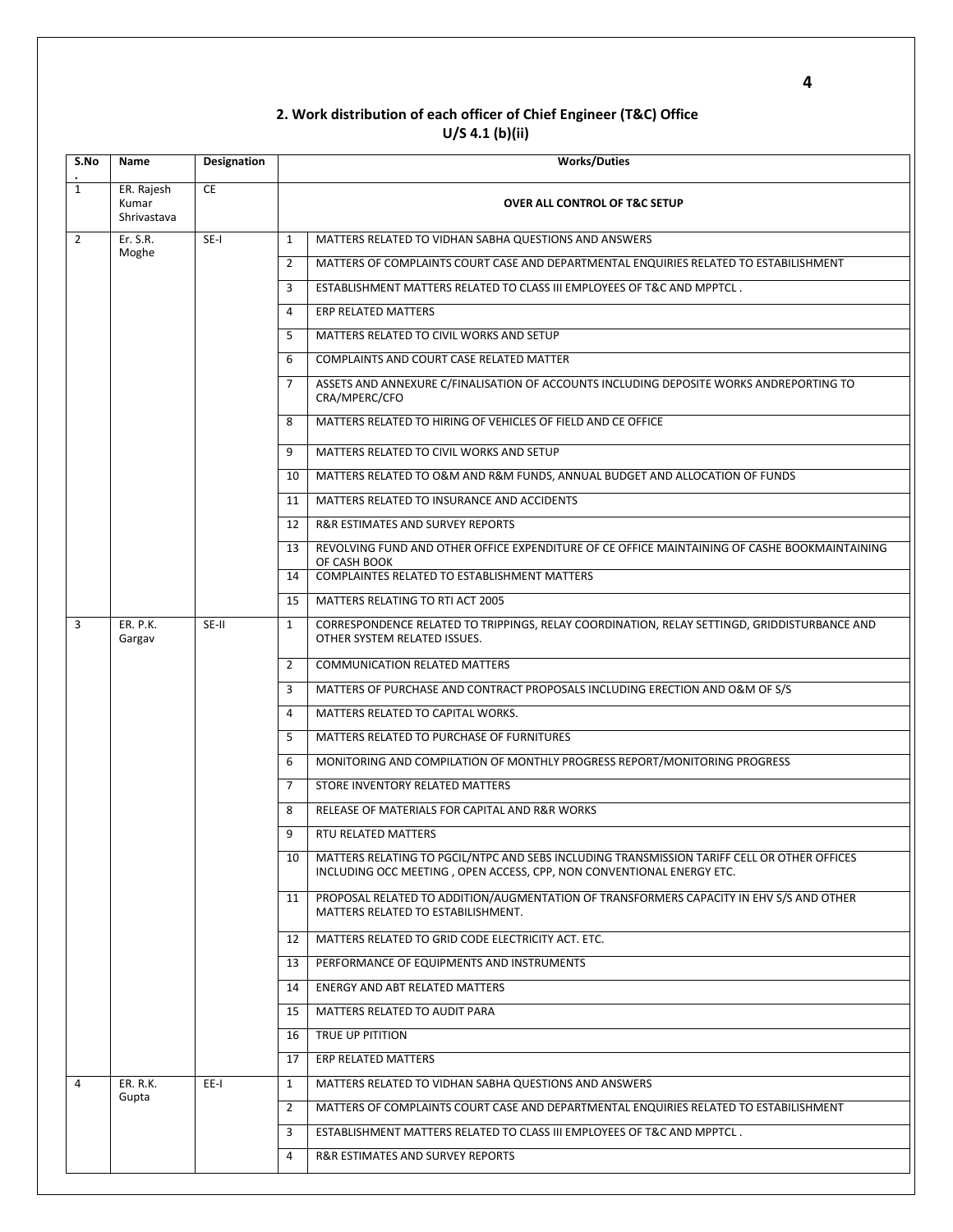|                |                       |        | 5              | ESTABLISHMENT MATTERS RELATED TO GRADATION LIST, PANELS AND HIGHER PAY SCALES OF ALL CLASS II                                                    |
|----------------|-----------------------|--------|----------------|--------------------------------------------------------------------------------------------------------------------------------------------------|
|                |                       |        |                | <b>EMPLOYYES OF MPPTCL.</b>                                                                                                                      |
|                |                       |        | 6              | COMPLAINTES RELATED TO ESTABLISHMENT MATTERS                                                                                                     |
|                |                       |        | $\overline{7}$ | MATTERS RELATING TO RTI ACT 2005                                                                                                                 |
| 5              | <b>ER. A.B.</b>       | EE-II  | 1              | PREPERATION OF DATA BANK FOR EHV S/S EQUIPMENTS AND OTHER RELATED MATTERS                                                                        |
|                | Gupta                 |        | $\overline{2}$ | MATTERS RELATED TO CIVIL WORKS AND SETUP                                                                                                         |
|                |                       |        | 3              | MATTERS RELATED TO O&M AND R&M FUNDS. ANNUAL BUDGET AND ALLOCATION OF FUNDS                                                                      |
|                |                       |        | $\overline{4}$ | MATTERS RELATED TO INSURANCE AND ACCIDENTS                                                                                                       |
|                |                       |        | 5              | ASSETS AND ANNEXURE C/FINALISATION OF ACCOUNTS INCLUDING DEPOSITE WORKS ANDREPORTING TO<br>CRA/MPERC/CFO                                         |
|                |                       |        | 6              | MATTERS RELATED TO HIRING OF VEHICLES OF FIELD AND CE OFFICE                                                                                     |
| 6              | ER.R.K.Mor            | EE-III | 1              | MONITORING AND COMPILATION OF MONTHLY PROGRESS REPORT/RETURNS                                                                                    |
|                |                       |        | $\overline{2}$ | RELEASE OF MATERIALS FOR CAPITAL AND R&R WORKS                                                                                                   |
|                |                       |        | 3              | RA BILLS FOR PFC, ADB AND OTHERS EXPENDITURE.                                                                                                    |
|                |                       |        | 4              | MATTERS RELATED TO SERVICE OF FIRMS ENGINEERS                                                                                                    |
|                |                       |        | 5              | GIVING DETAILS OF PROGRESS TO CE(PLG. & DESIGN) REGARDING ALL TYPES OF CAPITAL WORKS AT EHV<br><b>SUBSTATIONS</b>                                |
|                |                       |        | 6              | <b>MATTERS OF PURCHASE OF FURNITURES</b>                                                                                                         |
|                |                       |        | $\overline{7}$ | STORE INVENTORY RELATED MATTERS                                                                                                                  |
|                |                       |        | 8              | RELEASE OF MATERIALS FOR CAPITAL AND R&R WORKS                                                                                                   |
|                |                       |        | 9              | MATTERS OF PURCHASE AND CONTRACT PROPOSALS INCLUDING ERECTION                                                                                    |
|                |                       |        | 10             | MATTERS RELATED TO ALL TYPE OF PROCUREMENT INCLUDING SPARES, LIVERIES, OFFICE WQUIPMENTS, FIRE<br>FIGHTING EQUIPMENTS ETC. FOR FIELD AND OFFICES |
| $\overline{7}$ | ER. S.K.              | EE-IV  | 1              | MATTERS OF MAINTANCE CREW & SECURITY OF ALL EHV S/S                                                                                              |
|                | <b>MULMULE</b>        |        | $\overline{2}$ | MATTERS OF COMPUTER OPERTOR CONTRACT                                                                                                             |
|                |                       |        | 3              | NEW MATERIALS & SERVICES RELATED MATTER UPLOADED IN ERP                                                                                          |
|                |                       |        | 4              | <b>COMMUNICATION RELATED MATTERS</b>                                                                                                             |
|                |                       |        | 5              | MATTERS RELATED TO ALOTMENT AND REPAIRS OF COMPUTER                                                                                              |
|                |                       |        | 6              | TELEMETERY AND RTU RELATED MATTERS                                                                                                               |
|                | ER.R.P                | AE-I   | $\mathbf{1}$   | <b>COMMUNICATION RELATED MATTERS</b>                                                                                                             |
|                | ARORA                 |        | $\overline{2}$ | MATTERS RELATED TO ALOTMENT AND REPAIRS OF COMPUTER                                                                                              |
|                |                       |        | 3              | TELEMETERY AND RTU RELATED MATTERS                                                                                                               |
| 8              | ER.MAYANK<br>PANJWANI | AE-II  | 1              | MATTERS RELATED TO SYSTEM DISTURBANCE AND TRIPPINGS INCLUDING DAILY TRIPPINGS, FORTNIGHTLY AND<br><b>EXCESSIVE TRIPPINGS</b>                     |
|                |                       |        | 2              | TRANSMISSION SYSTEM AVAILABILITY                                                                                                                 |
|                |                       |        | 3              | MATTERS RELATED TO WREB, MPERC, CRA CELL, LD AND POWER SYSTEM. PCC MEETING                                                                       |
|                |                       |        | 4              | MATTERS RELATED TO TRANSMISSION PERFORMANCE STANDARD AND MIS                                                                                     |
|                |                       |        | 5              | PROTECTION SYSTEM RELATED MATTERS                                                                                                                |
|                |                       |        | 6              | MONITORING OF MAINTENANCE AND UP KEEP WORKS                                                                                                      |
|                |                       |        | $\overline{7}$ | PROPOSAL FOR ADDITION/AUGMENTATION OF TRANSFORMERS IN EHV S/S                                                                                    |
|                |                       |        | 8              | MATTERS RELATED X-MER TESTING                                                                                                                    |
|                |                       |        | 9              | MATTER RELATED TO NOMINATION FOR INSPECTION & TRAINING                                                                                           |
|                |                       |        | 10             | PERFORMANCE OF EQUIPMENTS AND INSTRUMENTS                                                                                                        |
|                |                       |        | 11             | MATTER RELATED PROTCTION AUDIT                                                                                                                   |
| 9              | ER. ALOK              | AE-III | 1              | MATTERS RELATED TO CIVIL WORKS AND SETUP                                                                                                         |
|                | SARAOGI               |        | 2              | COMPLAINTS AND COURT CASE RELATED TO CIVIL SETUP                                                                                                 |
| 10             | ER.VILAS<br>NAGHAT    | AE-IV  | 1              | MATTERS RELATED TO SYSTEM DISTURBANCE AND TRIPPINGS INCLUDING DAILY TRIPPINGS, FORTNIGHTLY AND<br><b>EXCESSIVE TRIPPINGS</b>                     |
|                |                       |        |                |                                                                                                                                                  |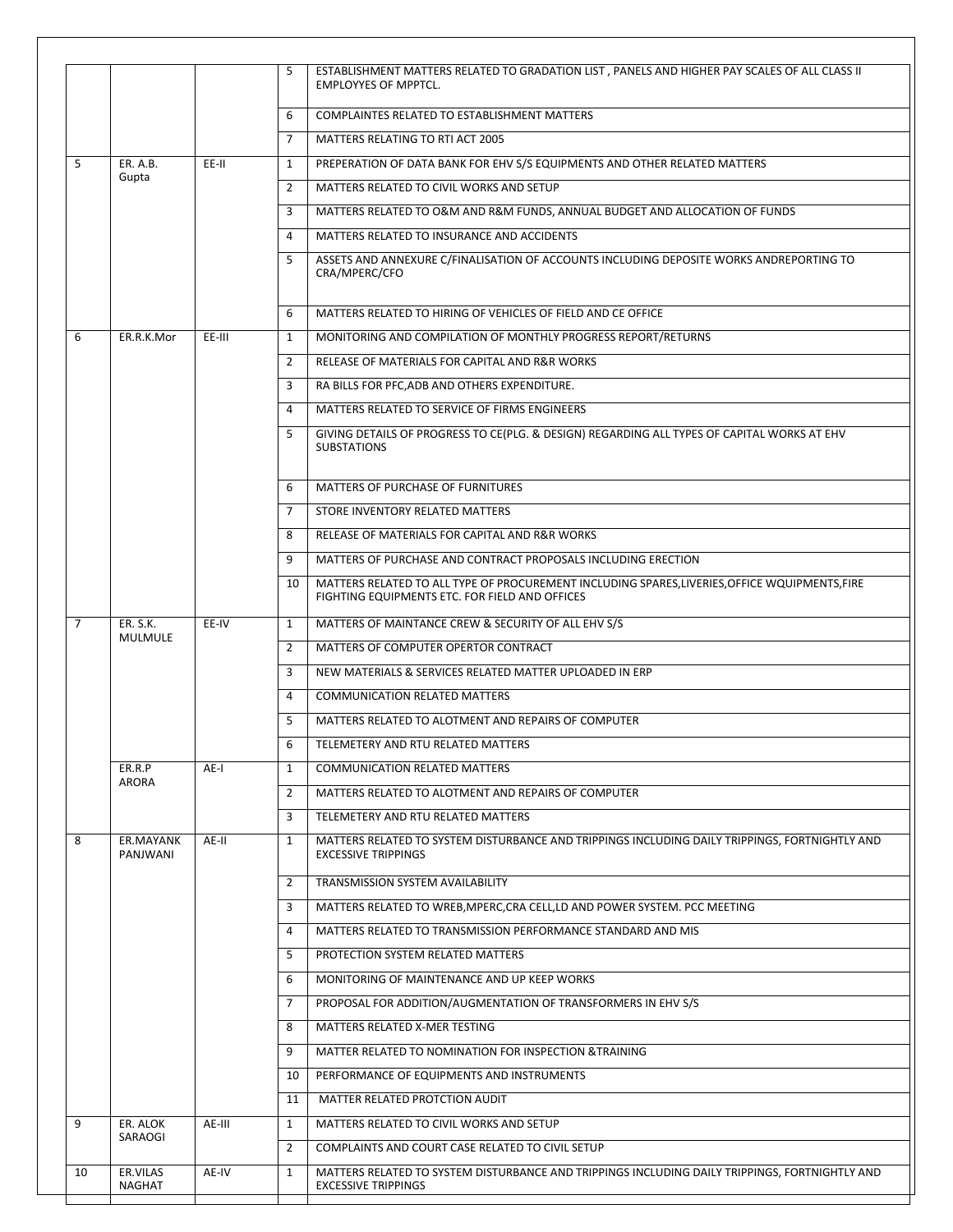|    |                            |       | 2              | TRANSMISSION SYSTEM AVAILABILITY                                                                                                                                                                                             |
|----|----------------------------|-------|----------------|------------------------------------------------------------------------------------------------------------------------------------------------------------------------------------------------------------------------------|
|    |                            |       | 3              | MATTERS RELATED TO WREB, MPERC, CRA CELL, LD AND POWER SYSTEM. PCC MEETING                                                                                                                                                   |
|    |                            |       | 4              | MATTERS RELATED TO TRANSMISSION PERFORMANCE STANDARD AND MIS                                                                                                                                                                 |
|    |                            |       | 5              | PROTECTION SYSTEM RELATED MATTERS                                                                                                                                                                                            |
|    |                            |       | 6              | MONITORING OF MAINTENANCE AND UP KEEP WORKS                                                                                                                                                                                  |
|    |                            |       | 7              | PROPOSAL FOR ADDITION/AUGMENTATION OF TRANSFORMERS IN EHV S/S                                                                                                                                                                |
| 11 | ER.ADITI<br><b>DHURVEY</b> | AE    | $\mathbf{1}$   | MATTERS RELATED TO SYSTEM DISTURBANCE AND TRIPPINGS INCLUDING DAILY TRIPPINGS, FORTNIGHTLY AND<br><b>EXCESSIVE TRIPPINGS</b>                                                                                                 |
|    |                            |       | 2              | TRANSMISSION SYSTEM AVAILABILITY                                                                                                                                                                                             |
|    |                            |       | 3              | MATTERS RELATED TO WREB, MPERC, CRA CELL, LD AND POWER SYSTEM. PCC MEETING                                                                                                                                                   |
|    |                            |       | 4              | MATTERS RELATED TO TRANSMISSION PERFORMANCE STANDARD AND MIS                                                                                                                                                                 |
|    |                            |       | 5              | PROTECTION SYSTEM RELATED MATTERS                                                                                                                                                                                            |
|    |                            |       | 6              | MONITORING OF MAINTENANCE AND UP KEEP WORKS                                                                                                                                                                                  |
|    |                            |       | 7              | PROPOSAL FOR ADDITION/AUGMENTATION OF TRANSFORMERS IN EHV S/S                                                                                                                                                                |
|    |                            |       | 8              | MATTERS RELATED X-MER TESTING                                                                                                                                                                                                |
|    |                            |       | 9              | MATTER RELATED TO NOMINATION FOR INSPECTION & TRAINING                                                                                                                                                                       |
|    |                            |       | 10             | PERFORMANCE OF EQUIPMENTS AND INSTRUMENTS                                                                                                                                                                                    |
|    |                            |       | 11             | MATTER RELATED PROTCTION AUDIT                                                                                                                                                                                               |
| 12 | MRS.                       | SO.   | $\mathbf{1}$   | TRANSFER CASES OF ALL CADRES INCLUDING VIP REFERENCES                                                                                                                                                                        |
|    | MADHUBALA<br><b>THAKUR</b> |       | 2              | PREPARATION OF GRADATION, PANEL, PROMOTION AND ITS CORRESPONDENCE OF HPS OF ALLCADERS                                                                                                                                        |
|    |                            |       | 3              | PREPARATION OF HIGHERPAY SCALES OF CLASS III AND CORRESPONDENCE OF HPS OF ALL CADRES                                                                                                                                         |
|    |                            |       | 4              | ALL LEGAL CASES, COURT CASES AND ITS RELATED ALL WORKS AND CORRESOINDENCE                                                                                                                                                    |
|    |                            |       | 5              | COMPLAINTES RELATED TO ESTABLISHMENT MATTERS                                                                                                                                                                                 |
|    |                            |       | 6              | MATTERS RELATED TO RTI ACT.                                                                                                                                                                                                  |
|    |                            |       | 7              | ALL LEGAL CASES, COURT CASES AND ITS RELATED ALL WORKS AND CORRESOINDENCE                                                                                                                                                    |
|    |                            |       | 8              | <b>COMPLAINTES RELATED TO ESTABLISHMENT MATTERS</b>                                                                                                                                                                          |
|    |                            |       | 9              | MONITORING OF ALL SERVICE MATTERS OF CE(T&C) & FIELD OFFICES                                                                                                                                                                 |
|    |                            |       | 10             | VIDHAN SABHA & RELETED MATTER, GENRAL SECTION i.e. RETIREMENT, PF, PENTION, PASSPORT NOC, T.A.<br>BILL,TOUR ADVANCE, MEDICAL BILL, OUT OF STATE JOURNY APPROVAL,STATIONARY, STATISICAL DATA, LEAV &<br>HIGHER STUDIES CSASE. |
| 13 | ER. VIVIDHA                | PROG. | $\mathbf{1}$   | MATTERS RELATED TO COMPUTER PROGRAMMING                                                                                                                                                                                      |
|    | <b>DEHRIA</b>              |       | $\overline{2}$ | AVILABILITY RELATED SOFTWARE                                                                                                                                                                                                 |
|    |                            |       | 3              | PROGRAMMING RELATED TO TRANSFORMER SKETCH BOOK                                                                                                                                                                               |
|    |                            |       | 4              | ERP RELATED MATTERS                                                                                                                                                                                                          |
|    |                            |       |                |                                                                                                                                                                                                                              |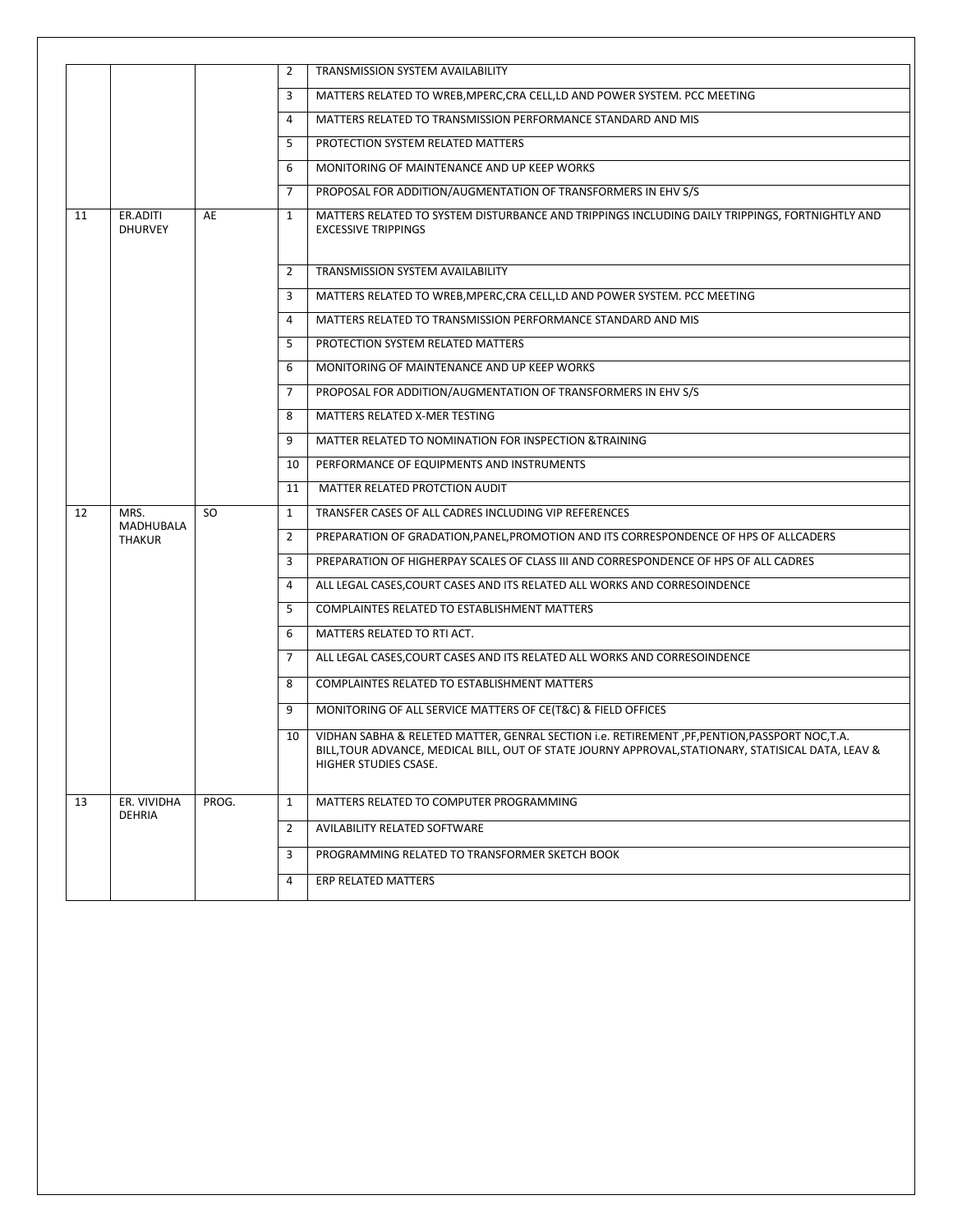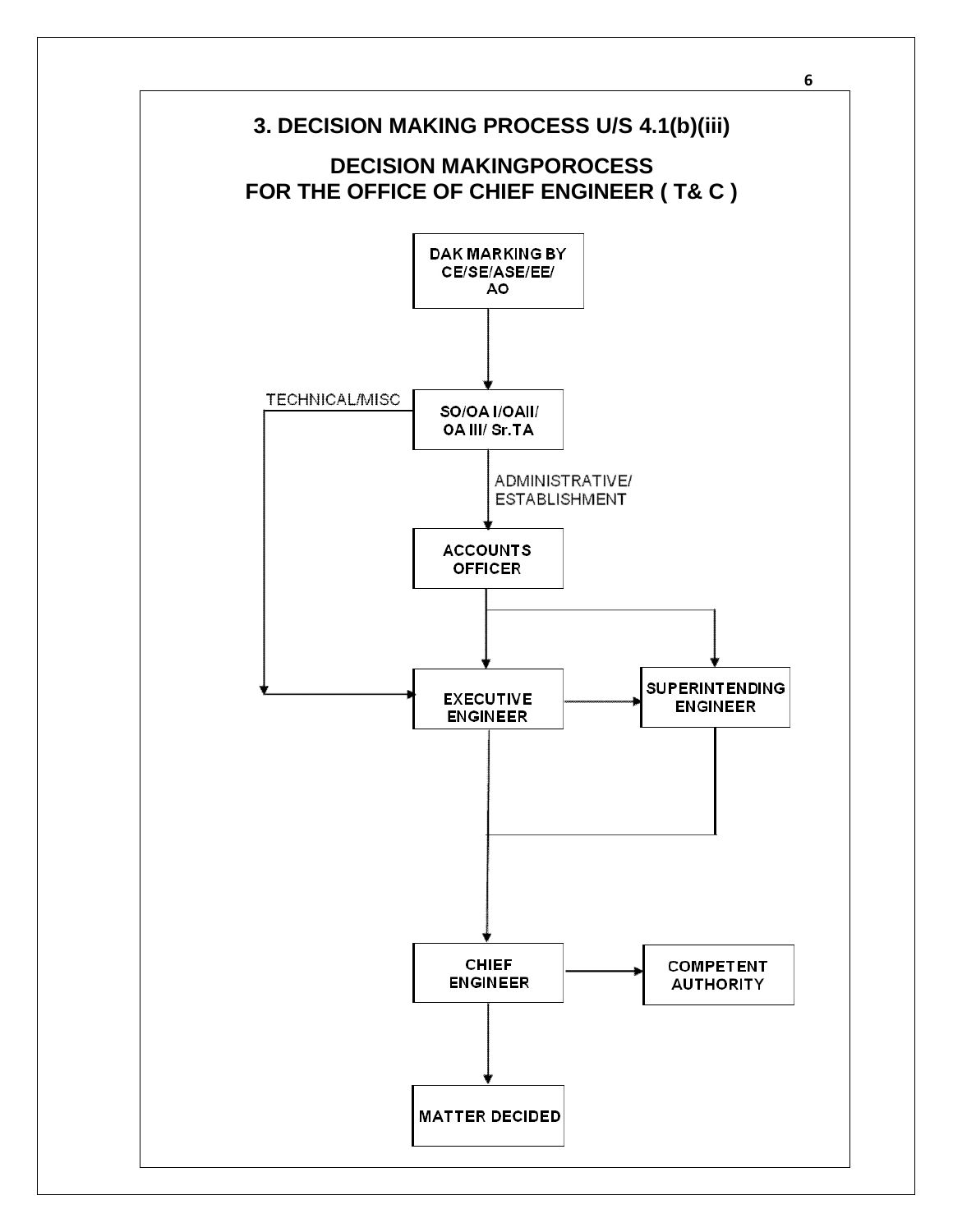#### **4. CHIEF ENGINEER(T&C)**

#### **A) TIME NORM, IF DECIDED BY THE ORGANISATION. U/S 4.1(b)(iv) B) QUALITY NORMS, IF DECIDED BY THEORGANISATION. C) QUANTITY TARGET, FOR THE OFFICE WORK TO BE DONE IN THEYEAR**

| S.No.            | <b>Particulars</b>                                                                                  | <b>Time Norm</b>                                       | Quality<br><b>Norm</b> | <b>Quantity Target</b> |
|------------------|-----------------------------------------------------------------------------------------------------|--------------------------------------------------------|------------------------|------------------------|
|                  |                                                                                                     | A. Administration                                      |                        |                        |
| 1.               | Annual inspection of field offices<br>& submission of report to the<br>concerned offices            | One month                                              |                        | 12 Circle              |
| 2.               | Action to appoint OIC and legal<br>counsel in court cases related<br>with establishment.            | Three days                                             |                        | As per requirement     |
| 3.               | Submission of reply to the half<br>margin of Audit and submission<br>to concerned audit office.     | One month                                              |                        | As per requirement     |
|                  |                                                                                                     | <b>B. Contract Section</b>                             |                        |                        |
| $\mathbf{1}$ .   | To call tender for construction of<br>new bays in charged EHV S/Ss                                  | Seventy days                                           | $\blacksquare$         | As per requirement     |
| 2.               | To call tender for awarding O&M<br>contract of EHV S/Ss                                             | Seventy days                                           | $\blacksquare$         | As per requirement     |
| 3. a)            | To prepare proposal for obtaining<br>approval on the basis of tenders<br>received                   | <b>Five months</b>                                     |                        |                        |
| 3. b)            | To issue orders after obtaining<br>approval from competent<br>authority                             | maximum                                                |                        |                        |
| 4.               | To arrange deposit of security &<br>necessary documents & execute<br>contract before staff of work. | Seven to Ten days                                      |                        |                        |
| 5.               | To pass & forward the bills of<br>contractors to Planning<br>Office/RAO.                            | One month                                              |                        | As per requirement     |
| 6.               | To conveying approval for<br>engaging vehicle on hire for field<br>Circles/Divisions.               | <b>Thirty days</b>                                     |                        | As per requirement     |
|                  |                                                                                                     | <b>C. Works</b>                                        |                        |                        |
| 1.               | To submit requirement for<br>material/equipment to planning<br>section                              | As per physical<br>progress of work.                   |                        | As per requirement     |
| 2.               | For extension in currency period<br>of estimates                                                    | Seven days                                             |                        | As per requirement     |
| 3.               | For revision in estimate where<br>the expenditure amount exceeds<br>by 10%                          | Seven days                                             |                        | As per requirement     |
|                  |                                                                                                     | <b>D. O&amp;M</b>                                      |                        |                        |
| 1.               | Daily tripping report                                                                               | One day                                                |                        | As per requirement     |
| $\overline{2}$ . | <b>MIS information</b>                                                                              | <b>Fifteen days</b>                                    |                        | As per requirement     |
| 3.               | <b>Assets updating</b>                                                                              | One month after<br>receipt of<br>capitalization report |                        | As per requirement     |
| 4.               | <b>O&amp;M</b> expenditure details                                                                  | <b>Fifteen days</b>                                    | $\blacksquare$         | As per requirement     |
| 5.               | Survey report of failed/stolen<br>material                                                          | <b>Fifteen days</b>                                    | $\blacksquare$         | As per requirement     |
| 6.               | Training of Officers and staff on<br>different equipments                                           | <b>Fifteen days</b>                                    | $\blacksquare$         | As per requirement     |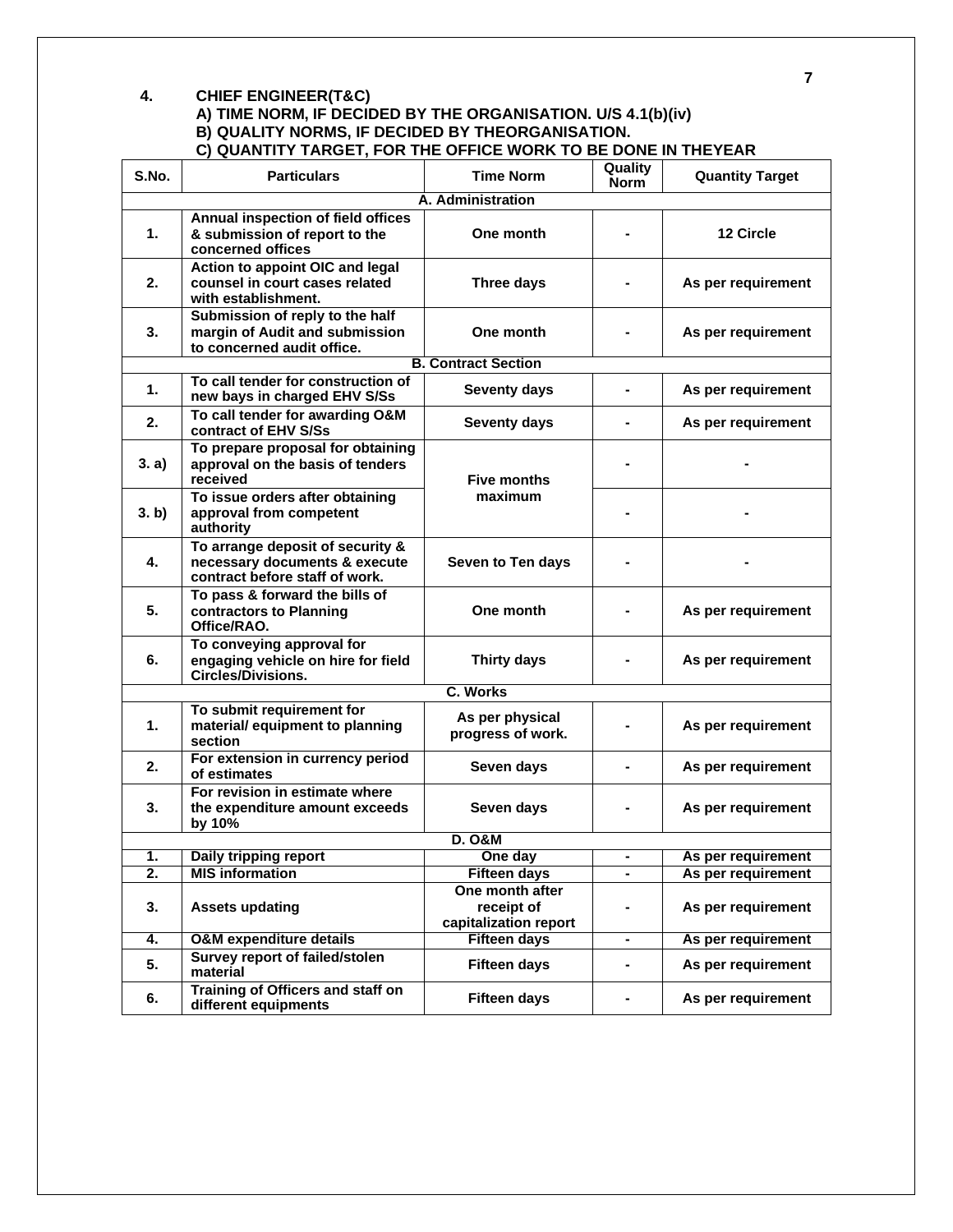- 
- **5. LIST OF ACTS, RULES, REGULATIONS MANUALS, CIRCULARS RELATED WITH THE FUNCTIONING OF CHIEF ENGINEER (T&C) OFFICE CONSTITUTING THE ORGANIZATION. (ORIGINAL TEXT TO BE GIVEN IN ELECTRONIC FORM) U/S 4.1 (b)(v)**

**Acts**

- **1. Indian Electricity Act1910**
- **2. Indian Electricity Act1948**
- **3. Indian Electricity Rules 1956**
- **4. Indian Electricity Act2003**

#### **Rules**

- **1. EstablishmentRules.**
- **2. LeaveRules.**

#### **Regulations**

- **1. CERC Transmission TariffRegulation.**
- **2. CERC GridCode.**
- **3. MPERC Transmission TariffRegulation.**
- **4. MPERC GridCode.**

#### **Manuals**

- **1. Technical Books &Manuals.**
- **2. EstablishmentManuals**
- **3. Cash Accounting Procedure1976**
- **4. Delegation of power booklet(Board/MPPTCL)**

#### **Circulars**

- **1. TechnicalCirculars**
- **2. EstablishmentCirculars**
- **3. AdministrativeCirculars**
- **4. OtherCirculars**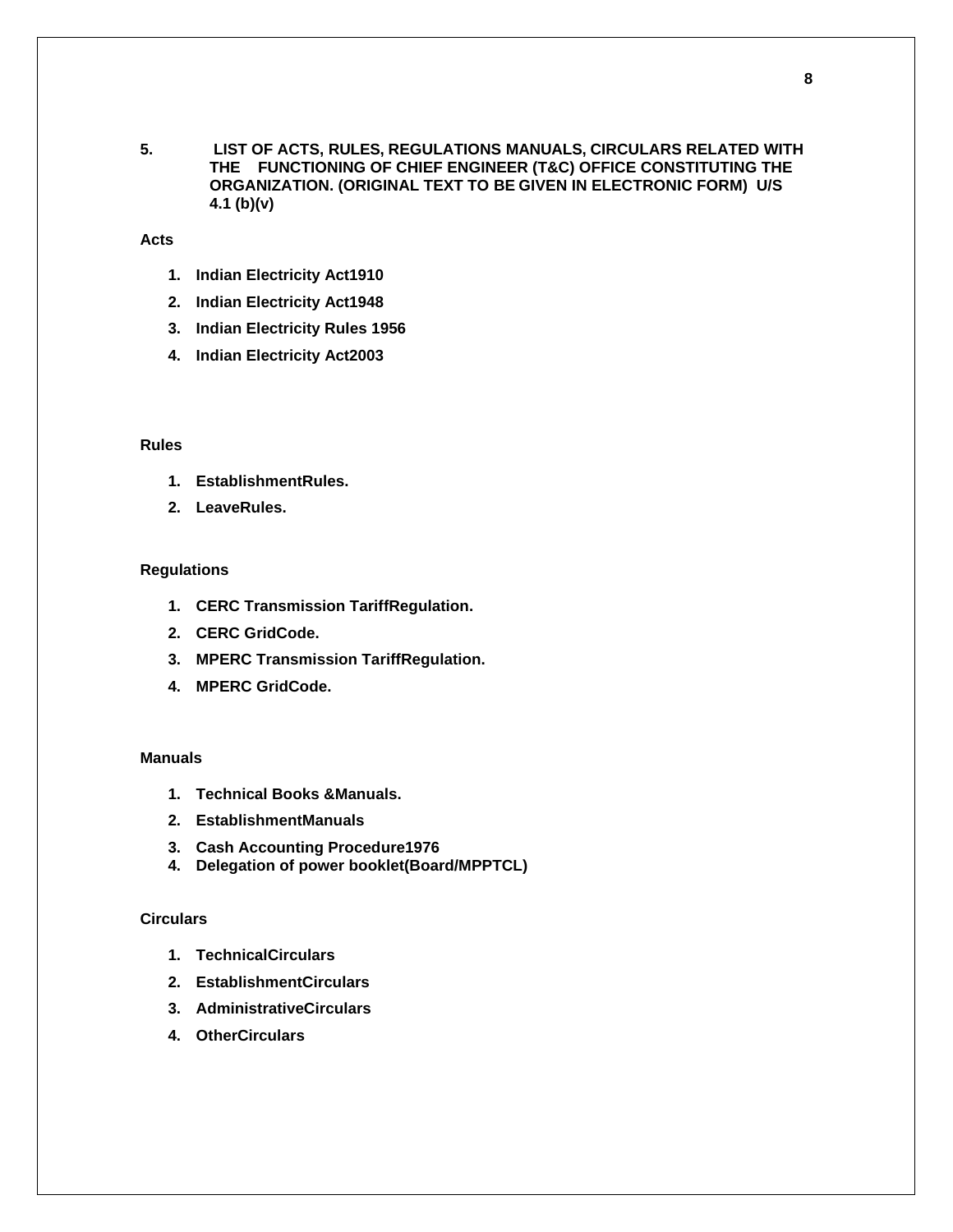|                  | $1.50$ $(1.00)$ $(0.1102$ $0.001$ $(0.00)$ | <b>Kind of Document</b>    |                                                                     |                    |
|------------------|--------------------------------------------|----------------------------|---------------------------------------------------------------------|--------------------|
|                  |                                            | like Microfilm,            | <b>Name and Contents of</b>                                         | <b>Duration of</b> |
| S.No.            | <b>Name of Document</b>                    | Register, Books,           | <b>Document</b>                                                     | <b>Records</b>     |
|                  |                                            | Diskette etc.              |                                                                     |                    |
|                  |                                            | A. Establishment           |                                                                     |                    |
| 1.               | <b>Property</b>                            | File & Register            | Details of property of<br>CE(T&C) Office                            | 10 years           |
| $\overline{2}$ . | <b>TA Bill</b>                             | <b>File &amp; Register</b> | TA bills of officers & staff                                        | 10 years           |
| 3.               | <b>MR Bill</b>                             | <b>File &amp; Register</b> | MR bills of officers & staff                                        | 10 years           |
| 4.               | CL                                         | File & Register            | CL record of officers &<br>staff                                    | 10 years           |
| 5.               | <b>Attendance</b>                          | <b>Register</b>            | For attendance of staff                                             | 10 years           |
| 6.               | <b>Cash Book</b>                           | <b>Register</b>            | <b>Cash transaction of</b><br>CE(T&C)Office                         | 10 years           |
| $\overline{7}$ . | <b>Bill</b>                                | <b>File &amp; Register</b> | <b>Bills of suppliers</b>                                           | 10 years           |
| 8.               | <b>Cheque receipt</b>                      | <b>Register</b>            | <b>Cheques details</b>                                              | 10 years           |
| 9.               | <b>Stationary</b>                          | <b>File &amp; Register</b> | <b>Receipt &amp; issue</b>                                          | 10 years           |
| 10.              | Receipt(UO & Gen)                          | <b>Register</b>            | <b>Receipts of documents</b>                                        | 10 years           |
| 11.              | Despatch(UO & Gen)                         | <b>Register</b>            | <b>Despatch of documents</b>                                        | 10 years           |
| 12.              | Service postage stamp                      | <b>File &amp; Register</b> | <b>Receipt &amp; consumption</b>                                    | 10 years           |
| 13.              | <b>Peon Book</b>                           | <b>Register</b>            | <b>Distribution of daily dak</b>                                    | 10 years           |
| 14.              | <b>Confidential (Receipt/</b><br>Despatch) | Register                   | <b>Distribution of daily dak</b><br>confidential dak                | 10 years           |
| 15.              | <b>Court cases</b>                         | <b>File</b>                | <b>Maintenance of court</b><br>cases                                | 10 years           |
|                  |                                            | <b>B. Contract</b>         |                                                                     |                    |
| 1.               | <b>EMD</b>                                 | <b>Register</b>            | <b>EMD from suppliers/</b><br><b>Contractors</b>                    | 10 years           |
| 2.               | <b>Security Deposit</b>                    | <b>File</b>                | SD from suppliers/<br><b>Contractors</b>                            | 10 years           |
| 3.               | <b>Advertisement(NIT)</b>                  | <b>File</b>                | <b>Advertisement issued to</b><br><b>News Papers</b>                | 10 years           |
| 4.               | Order file                                 | <b>File</b>                | <b>Issued to suppliers/</b><br><b>Contractors</b>                   | 10 years           |
| 5.               | <b>Services availed from</b><br>firms      | <b>File</b>                | <b>Details of services</b><br>availed from<br>manufactures.         | 10 years           |
|                  |                                            | <b>C. Maintenance</b>      |                                                                     |                    |
| 1.               | <b>Estimate</b>                            | File & Register            | <b>Estimate sanctioned by</b><br>CE(T&C) Office                     | 10 years           |
| 2.               | <b>Survey report</b>                       | File & Register            | Survey reports of<br>equipment's<br>sanctioned<br>by CE(T&C) Office | 10 years           |
| 3.               | <b>Liveries</b>                            | File & Register            | Receipt & issue of<br><b>Liveries</b>                               | 10 years           |
| 4.               | <b>Accident</b>                            | <b>File</b>                | <b>Electrical fatal &amp;non fatal</b><br>accidents                 | 10 years           |
| 5.               | <b>Theft</b>                               | <b>File</b>                | <b>Theft of material</b>                                            | 10 years           |
| 6.               | <b>O&amp;M</b> contract of S/S             | <b>File</b>                | Details of O&M of EHV<br>S/S, Contract awarded by<br>CE(T&C) Office | 5 years            |

#### **6. STATEMENT OF VARIOUS CATEGORIES OF DOCUMENTS HELD BY CHIEF ENGINEER (T&C) OFFICE U/S 4.1(b)(vi)**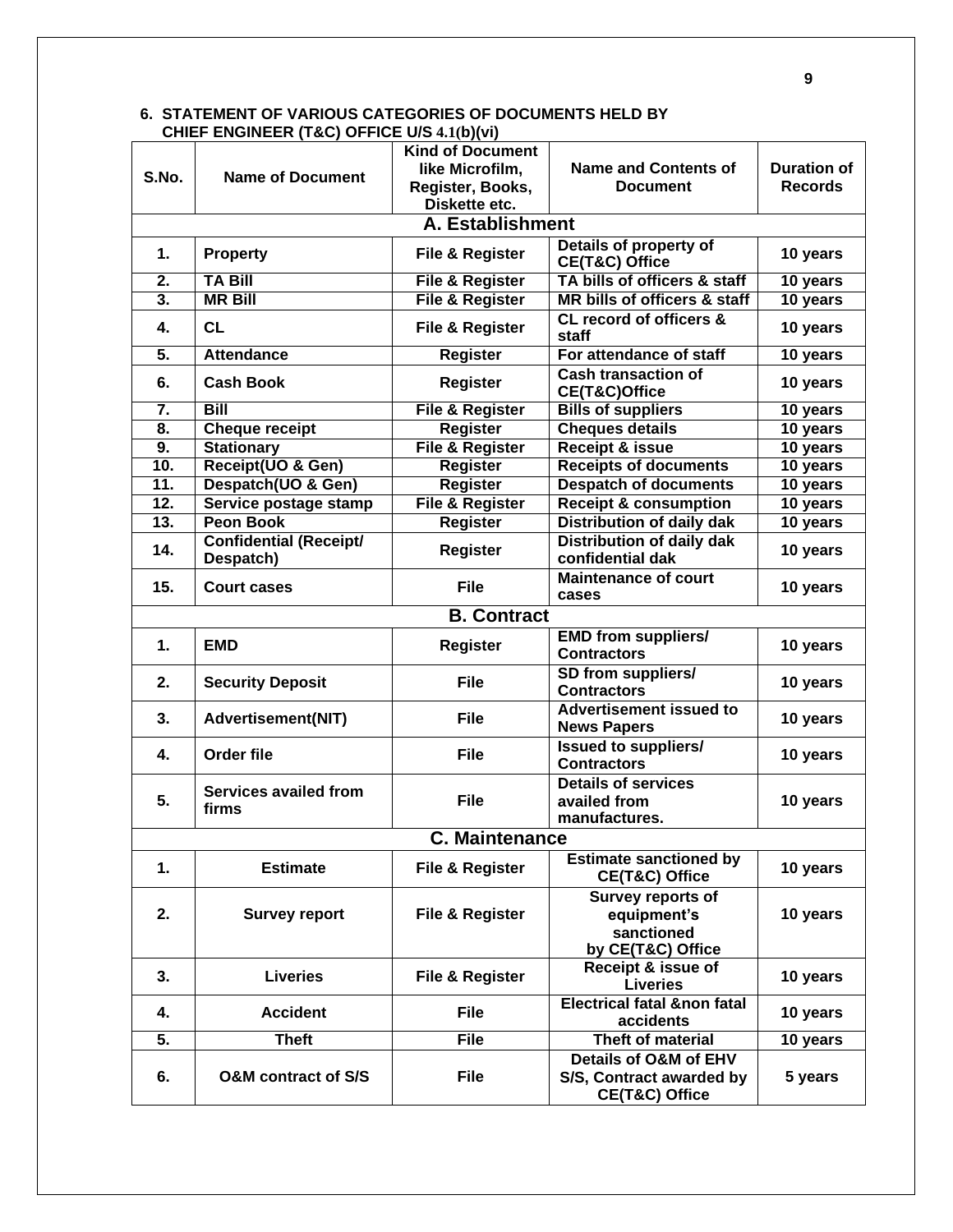|               | D. Technical                                |                      |                                                                                                                    |                |  |  |
|---------------|---------------------------------------------|----------------------|--------------------------------------------------------------------------------------------------------------------|----------------|--|--|
| $\mathbf 1$ . | <b>EHV S/S</b>                              | <b>FILE AND DISK</b> | Details of 400/220/132 &<br><b>66KV Sub stations</b>                                                               | <b>Updated</b> |  |  |
| 2.            | <b>List of EHV consumer</b>                 | <b>FILE AND DISK</b> | List of 220 & 132KV class<br>consumers                                                                             | <b>Updated</b> |  |  |
| 3.            | List of Interface points                    | <b>FILE AND DISK</b> | Interface points between<br>Genco-Transco, Other<br><b>Utilities, Transco Inter-</b><br>state                      | <b>Updated</b> |  |  |
| 4.            | <b>Progress of various</b><br>works         | <b>FILE AND DISK</b> | Progress of works and<br>other constructional<br>activities for works<br>sanctioned by ADB/REC/<br>PFC/Nabard etc. | <b>Updated</b> |  |  |
| 5.            | Details of equipment of<br><b>EHV S/S</b>   | <b>FILE AND DISK</b> | <b>Details of various</b><br>equipments installed at<br><b>EHV Sub-stations</b>                                    | <b>Updated</b> |  |  |
| 6.            | <b>Energy delivered to</b><br><b>DISCOM</b> | <b>FILE AND DISK</b> | <b>Region-wise details of</b><br>energy delivered to<br>DISCOM.                                                    | <b>Updated</b> |  |  |

- **7. I. Structure of consultative committees in which public representatives are membersincluding**
- **\* Name of the Committee**
- **\* Copy of the Orders/Circulars forformation**
- **\* Functions**
- **\* Members**
- **\* Duties andresponsibilities**
- **\* Accessibility of minutes for public U/S 4.1 (b)(vii)**
	- **II. Proceedings, Minutes of the Meetings (copy to be made available and be given in the electronic form with hypertextlink)**

### **NOT APPLICABLE**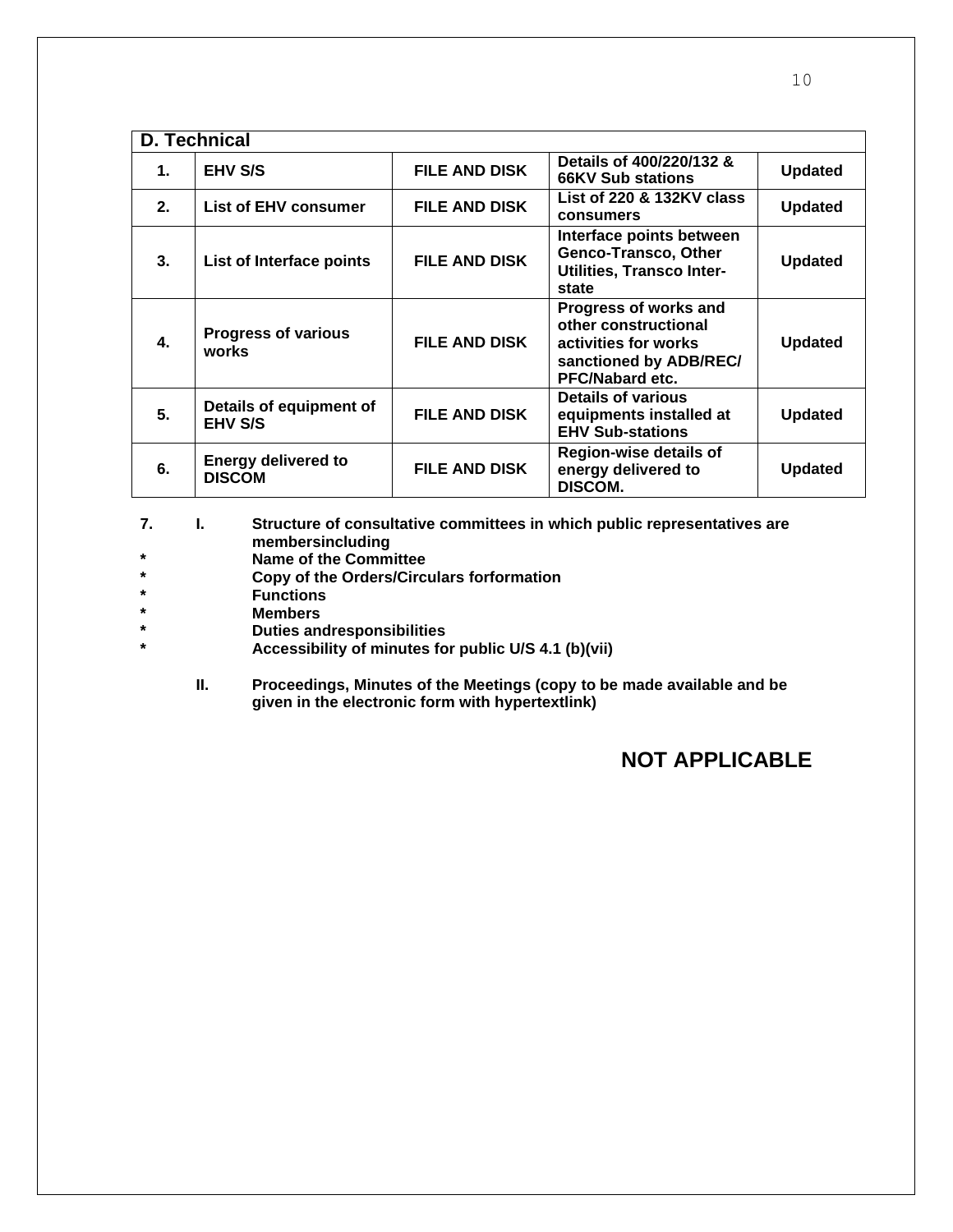**8. I. Name of the Board, Council, Committees etc. including members and their qualifications. (Original text to be given in electronic form) U/S 4.1 (b)(vii)**

| S.No. | Name of the Body       | Name of the members   | <b>Qualifications</b> |
|-------|------------------------|-----------------------|-----------------------|
|       |                        | <b>NOT APPLICABLE</b> |                       |
| Ш.    | Order of the formation |                       |                       |

**(Original text to be given in electronic form and to be hyper linked)**

- **III. Charter/Memorandum of Articles ofAssociation. (Original text to be given in electronic form and to be hyper linked)**
- **IV. Govt. instruction for the way in which meeting will be conducted. (Original text to be given in electronic form and be hyperlinked)**
- **V. Whether open to public ornot**
- **VI. Availability of the proceedings/minutes of the lastmeetings (Original text to be given chronologically in electronic form and to be hyper linked)**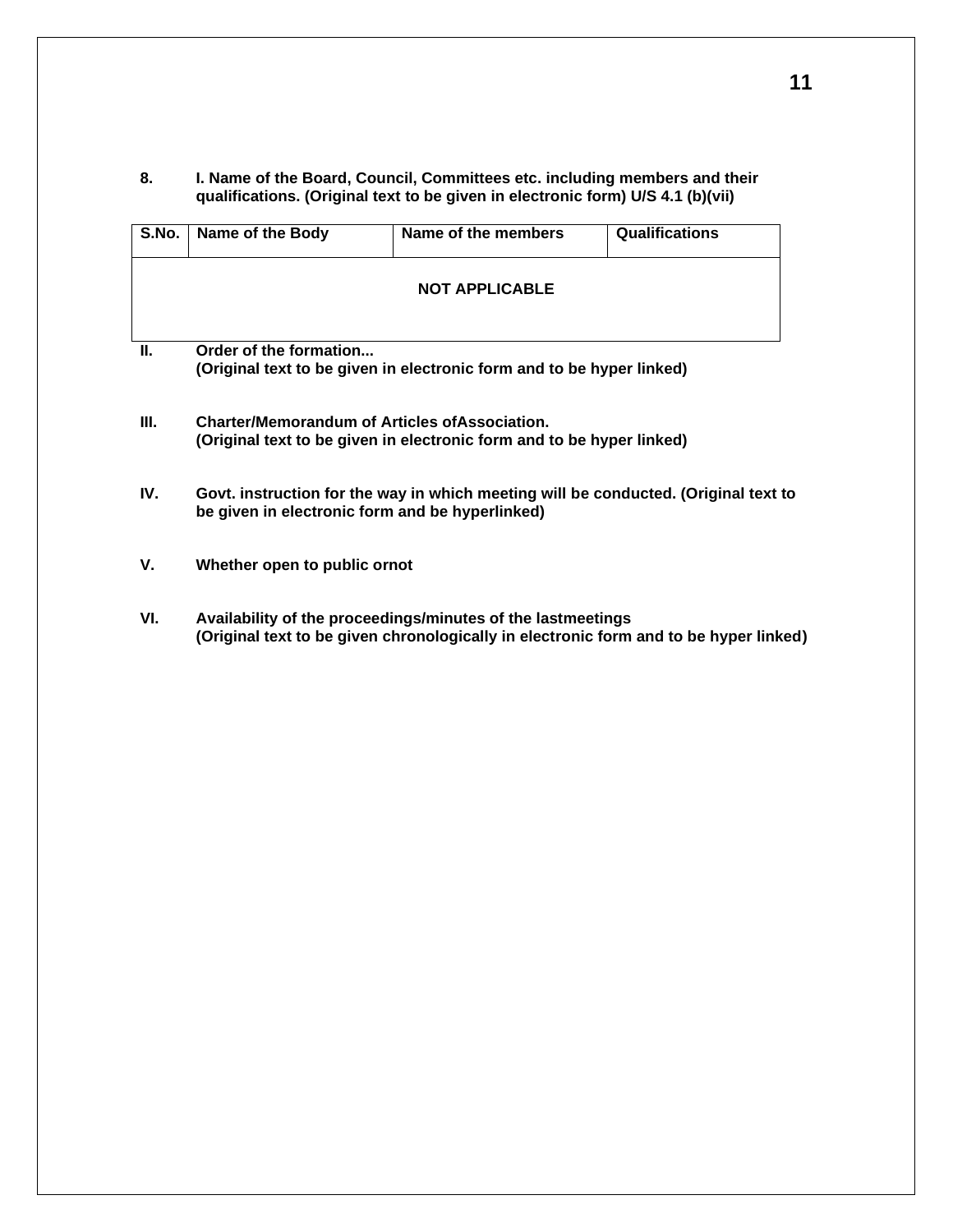| S.No.           | Name Shri.            | <b>Designation</b>    | <b>GROSS PAY RS.</b> |
|-----------------|-----------------------|-----------------------|----------------------|
| 1               | Rajesh Shrivastava    | C.E.                  | 266346               |
| $\overline{2}$  | S.R. Moghe            | SE.                   | 269704               |
| 3               | D.K. Shaykwar         | S.E.                  | 182726               |
| 4               | P.K. Gargav           | S.E.                  | 254714               |
| 5               | R.K. Gupta            | E.E.                  | 228195.5             |
| 6               | A.B. Gupta            | E.E.                  | 288710.5             |
| $\overline{7}$  | R.K.Mor               | E.E.                  | 219830               |
| 8               | S.K.Mulmuly           | E.E.                  | 226526               |
| 9               | R.P.Arora             | A.E.                  | 194787               |
| 10              | Mayank Panjwani       | A.E.                  | 113106               |
| 11              | A.K.Sarawagi          | A.E.                  | 182022               |
| 12              | <b>Vilas Naghat</b>   | A.E.                  | 124943               |
| 13              | <b>Aditi Dhurvey</b>  | A.E.                  | 76604                |
| 14              | A.K. Dehariya         | P.S.                  | 97484                |
| 15              | Smt. Madhubala Thakur | S.O.                  | 75926                |
| 16              | Smt. Vividha Dehariya | Programmer (Contract) | 49680                |
| $\overline{17}$ | Smt. Vandna Patel     | J.E.                  | 63143                |
| 18              | Smt.Sunita Thakre     | J.E.(Contract)        | 35596.67             |
| 19              | Supriya Bhangre       | J.E.(Contract)        | 35010                |
| 20              | Anoop Dubey           | J.E.(Contract)        | 35340                |
| 21              | Ravi K. Iyer          | Jr.Steno              | 115347               |
| 22              | Smt. Suman Raikwar    | Jr.Steno              | 115782               |
| 23              | A.K.Gupta             | O.A.Gr.II             | 124855               |
| 24              | Brindavan Kosta       | O.A.Gr.II             | 110959               |
| 25              | V.K. Pillai           | O.A.Gr.II             | 107589               |
| 26              | G.L. Chakarawarty     | O.A Gr.III            | 100038               |
| 27              | D.G. Makde            | O.A Gr.III            | 90406                |
| 28              | K.P Singh             | O.A Gr.III            | 77845                |
| 29              | Mayank Choubey        | Sr. Testing Asstt.    | 53440                |
| 30              | Gajendra Singh        | T.Att.-II             | 40301                |
| 31              | Priti Marskole        | O.A Gr.III (Samvida)  | 20567.58             |
| 32              | Ankit Paroha          | O.A Gr.III (Samvida)  | 19660                |
| 33              | Kandhi lal Yadav      | O.A Gr.III (Samvida)  | 20586.92             |
| 34              | Akash Kumar Mishra    | O.A Gr.III (Samvida)  | 20586.92             |
| 35              | <b>Bharat Rajak</b>   | Sr.Line Att.          | 78578                |
| 36              | Vinod Garg            | Peon                  | 71517                |
| 37              | Rajendra Dubey        | Peon                  | 65684                |
| 38              | Indraraj Giri         | Peon                  | 52365                |
| 39              | SubhashVerma          | Peon                  | 46283                |
| 40              | Santosh Kumar Soni    | Att.-II               | 52645                |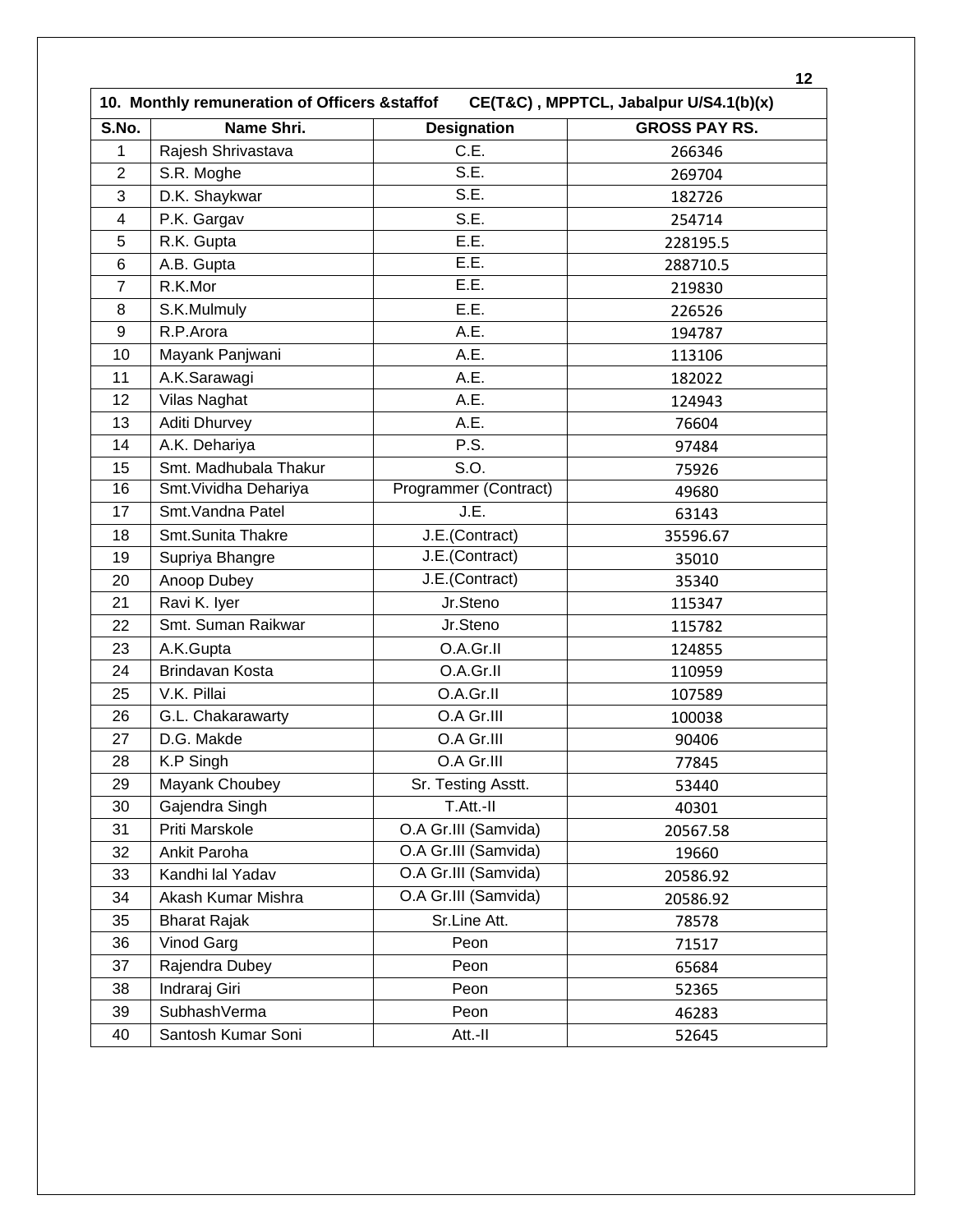### **9. Directory of Officers & staff of CE(T&C) , MPPTCL, Jabalpur U/S 4.1(b)(ix)**

| S.No.          | Name<br>Shri.            | Designation              | Address                                                    |                     |
|----------------|--------------------------|--------------------------|------------------------------------------------------------|---------------------|
| 1              | Rajesh Shrivastava       | C.E.                     | Ground Floor, Block No.4, Shakti Bhawan<br>Rampur Jabalpur | 2660360,<br>2702220 |
| $\overline{2}$ | S.R. Moghe               | Addl.C.E.                | Ground Floor, Block No.4, Shakti Bhawan<br>Rampur Jabalpur | 2702204             |
| 3              | D.K. Shaykwar            | S.E.                     | Ground Floor, Block No.4, Shakti Bhawan<br>Rampur Jabalpur |                     |
| $\overline{4}$ | P.K. Gargav              | S.E.                     | Ground Floor, Block No.4, Shakti Bhawan<br>Rampur Jabalpur | 2702203             |
| 5              | R.K. Gupta               | S.E.                     | Ground Floor, Block No.4, Shakti Bhawan<br>Rampur Jabalpur | 2702205             |
| 6              | A.B. Gupta               | S.E.                     | Ground Floor, Block No.4, Shakti Bhawan<br>Rampur Jabalpur | 2702243             |
| $\overline{7}$ | R.K.Mor                  | E.E.                     | Ground Floor, Block No.4, Shakti Bhawan<br>Rampur Jabalpur | 2702208             |
| 8              | S.K.Mulmuly              | E.E.                     | Ground Floor, Block No.4, Shakti Bhawan<br>Rampur Jabalpur | 2702210             |
| 9              | R.P.Arora                | E.E.                     | Ground Floor, Block No.4, Shakti Bhawan<br>Rampur Jabalpur | 2702209             |
| 10             | Mayank Panjwani          | A.E.                     | Ground Floor, Block No.4, Shakti Bhawan<br>Rampur Jabalpur | 2702245             |
| 11             | A.K.Sarawagi             | A.E.                     | Ground Floor, Block No.4, Shakti Bhawan<br>Rampur Jabalpur | 2702244             |
| 12             | Vilas Naghat             | <b>JE</b>                | Ground Floor, Block No.4, Shakti Bhawan<br>Rampur Jabalpur | 2702224             |
| 13             | Aditi Dhurvey            | <b>JE</b>                | Ground Floor, Block No.4, Shakti Bhawan<br>Rampur Jabalpur | 2702225             |
| 14             | A.K. Dehariya            | Programmer<br>(Contract) | Ground Floor, Block No.4, Shakti Bhawan<br>Rampur Jabalpur | 2702202             |
| 15             | Smt. Madhubala<br>Thakur | A.O.                     | Ground Floor, Block No.4, Shakti Bhawan<br>Rampur Jabalpur | 2702262             |
| 16             | Smt. Vividha<br>Dehariya | P.S.                     | Ground Floor, Block No.4, Shakti Bhawan<br>Rampur Jabalpur | 2702225             |
| 17             | Smt. Vandna Patel        | S.O.                     | Ground Floor, Block No.4, Shakti Bhawan<br>Rampur Jabalpur | 2702227             |
| 18             | Smt.Sunita Thakre        | S.O.                     | Ground Floor, Block No.4, Shakti Bhawan<br>Rampur Jabalpur | 2702225             |
| 19             | Supriya Bhangre          | S.O.                     | Ground Floor, Block No.4, Shakti Bhawan<br>Rampur Jabalpur | 2702227             |
| 20             | Anoop Dubey              | Jr.Steno                 | Ground Floor, Block No.4, Shakti Bhawan<br>Rampur Jabalpur | 2702208             |
| 21             | Ravi K. Iyer             | Jr.Steno                 | Ground Floor, Block No.4, Shakti Bhawan<br>Rampur Jabalpur | 2702257             |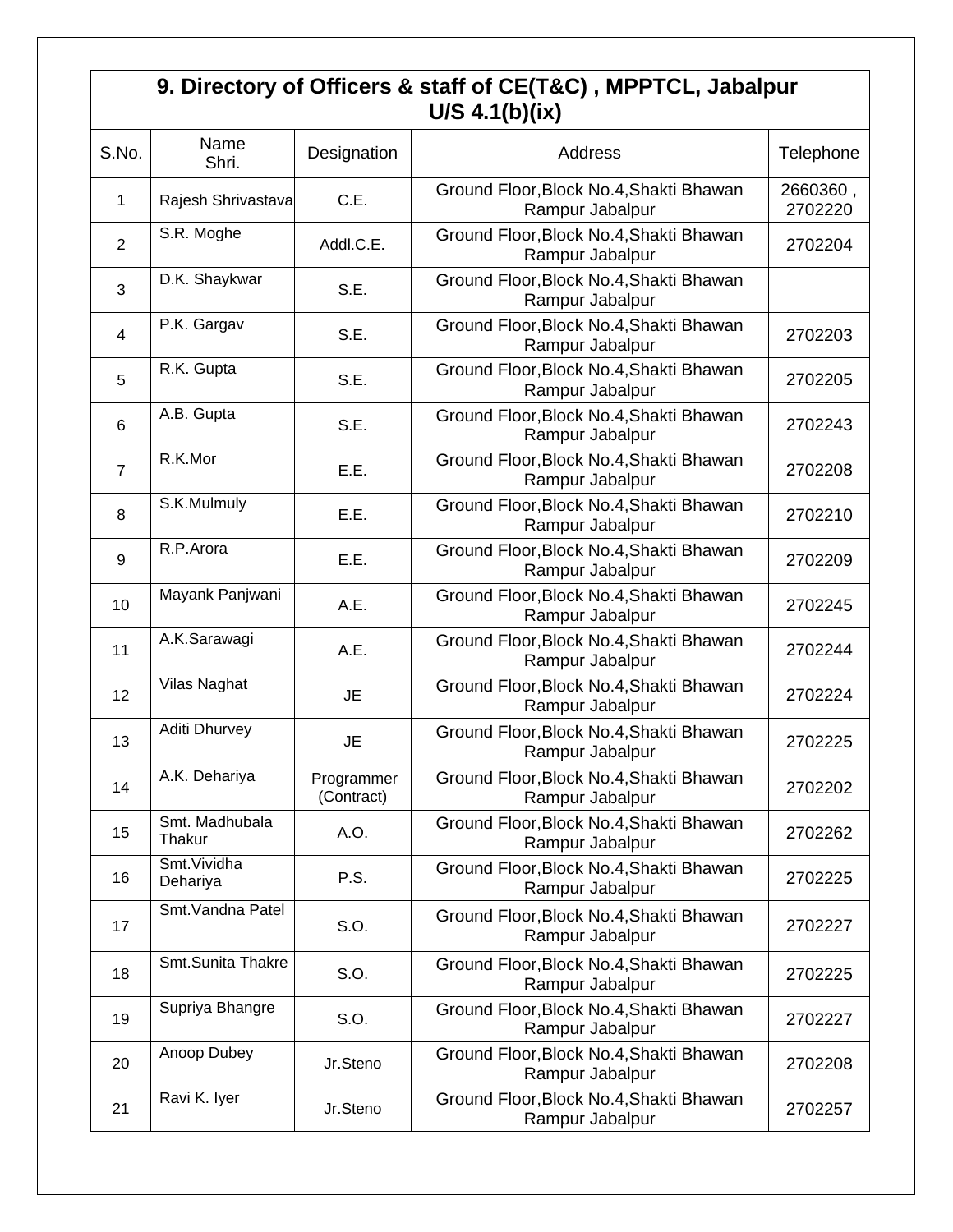| 22 | Smt. Suman<br>Raikwar | O.A Gr. I             | Ground Floor, Block No.4, Shakti Bhawan<br>Rampur Jabalpur | 2702202 |
|----|-----------------------|-----------------------|------------------------------------------------------------|---------|
| 23 | A.K.Gupta             | O.A Gr. I             | Ground Floor, Block No.4, Shakti Bhawan<br>Rampur Jabalpur | 2702257 |
| 24 | Brindavan Kosta       | $O.A$ Gr. $I$         | Ground Floor, Block No.4, Shakti Bhawan<br>Rampur Jabalpur | 2702257 |
| 25 | V.K. Pillai           | O.A.Gr.II             | Ground Floor, Block No.4, Shakti Bhawan<br>Rampur Jabalpur | 2702210 |
| 26 | G.L. Chakarawarty     | O.A.Gr.II             | Ground Floor, Block No.4, Shakti Bhawan<br>Rampur Jabalpur | 2702210 |
| 27 | D.G. Makde            | O.A.Gr.II             | Ground Floor, Block No.4, Shakti Bhawan<br>Rampur Jabalpur | 2702257 |
| 28 | K.P Singh             | O.A.Gr.II             | Ground Floor, Block No.4, Shakti Bhawan<br>Rampur Jabalpur | 2702257 |
| 29 | Mayank Choubey        | O.A.Gr.II             | Ground Floor, Block No.4, Shakti Bhawan<br>Rampur Jabalpur | 2702224 |
| 30 | Gajendra Singh        | O.A Gr.III            | Ground Floor, Block No.4, Shakti Bhawan<br>Rampur Jabalpur | 2702257 |
| 31 | Priti Marskole        | O.A Gr.III            | Ground Floor, Block No.4, Shakti Bhawan<br>Rampur Jabalpur | 2702257 |
| 32 | Ankit Paroha          | O.A Gr.III            | Ground Floor, Block No.4, Shakti Bhawan<br>Rampur Jabalpur | 2702257 |
| 33 | Kandhi lal Yadav      | O.A Gr.III            | Ground Floor, Block No.4, Shakti Bhawan<br>Rampur Jabalpur | 2702257 |
| 34 | Akash Kumar<br>Mishra | O.A Gr.III            | Ground Floor, Block No.4, Shakti Bhawan<br>Rampur Jabalpur | 2702257 |
| 35 | <b>Bharat Rajak</b>   | O.A Gr.III            | Ground Floor, Block No.4, Shakti Bhawan<br>Rampur Jabalpur | 2702257 |
| 36 | Vinod Garg            | O.A Gr.III            | Ground Floor, Block No.4, Shakti Bhawan<br>Rampur Jabalpur | 2702257 |
| 37 | Rajendra Dubey        | J.E.                  | Ground Floor, Block No.4, Shakti Bhawan<br>Rampur Jabalpur | 2702257 |
| 38 | Indraraj Giri         | Sr. Testing<br>Asstt. | Ground Floor, Block No.4, Shakti Bhawan<br>Rampur Jabalpur | 2702257 |
| 39 | SubhashVerma          | Sr. Testing<br>Asstt. | Ground Floor, Block No.4, Shakti Bhawan<br>Rampur Jabalpur | 2702257 |
| 40 | Santosh Kumar<br>Soni | T.Att.-II             | Ground Floor, Block No.4, Shakti Bhawan<br>Rampur Jabalpur | 2702257 |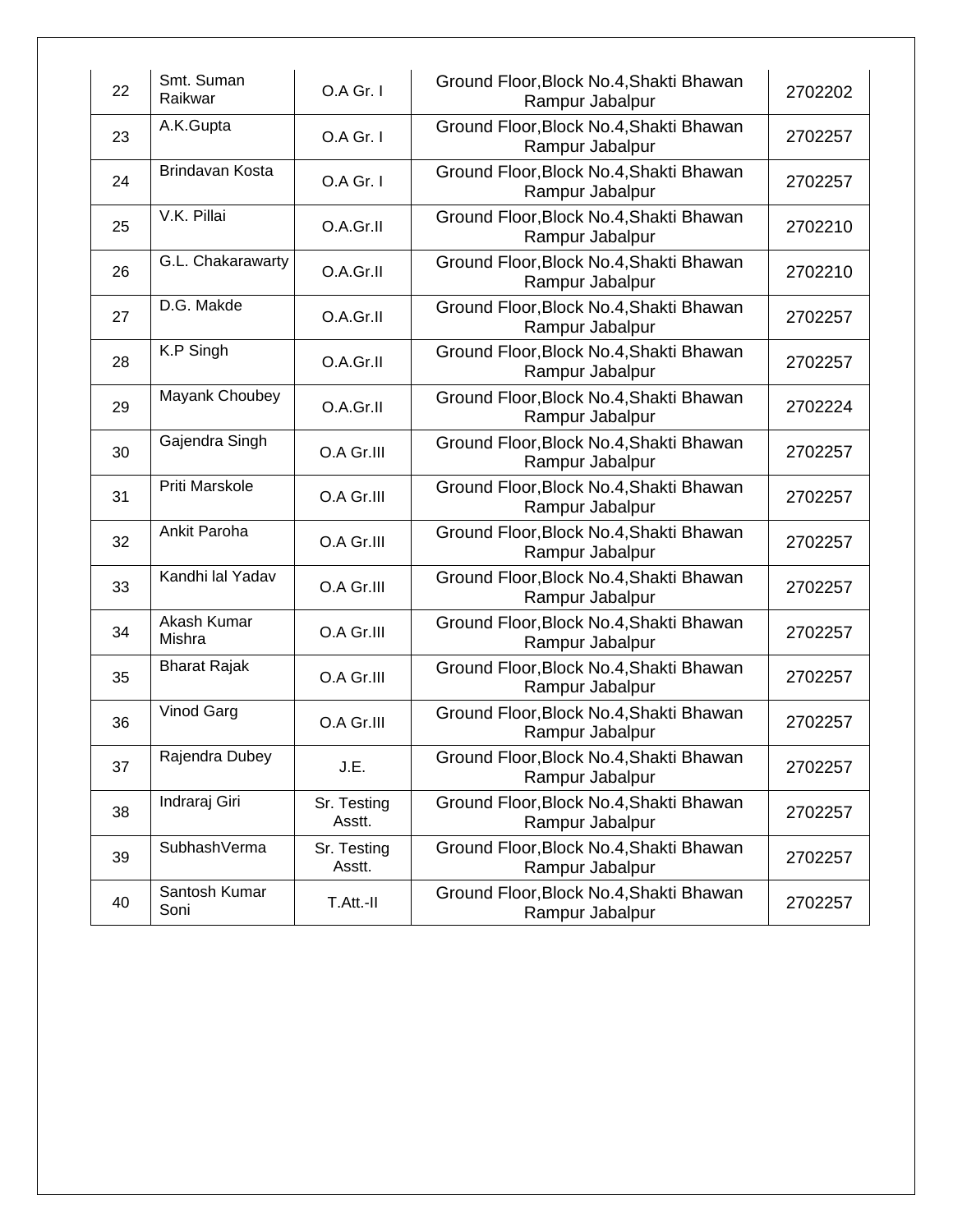#### **11. ANNUAL BUDGET ALLOCATION AND EXPENDITURE STATEMENT CHIEF ENGINEER (T&C) OFFICE U/S 4.1(b)(xi)**

| S.No. | <b>Budget Head</b>                           | Name of Work                                                                                  | Year    | <b>Allocation</b> | <b>Expenditure</b> |
|-------|----------------------------------------------|-----------------------------------------------------------------------------------------------|---------|-------------------|--------------------|
|       | <b>OPERATION &amp;</b><br><b>MAINTENANCE</b> | Repairs,<br>Maintenance &<br>renewal &<br>replacement of<br><b>EHV S/s</b><br>&equipmen<br>ts | 2019-20 | 6407.57           | 4526.00            |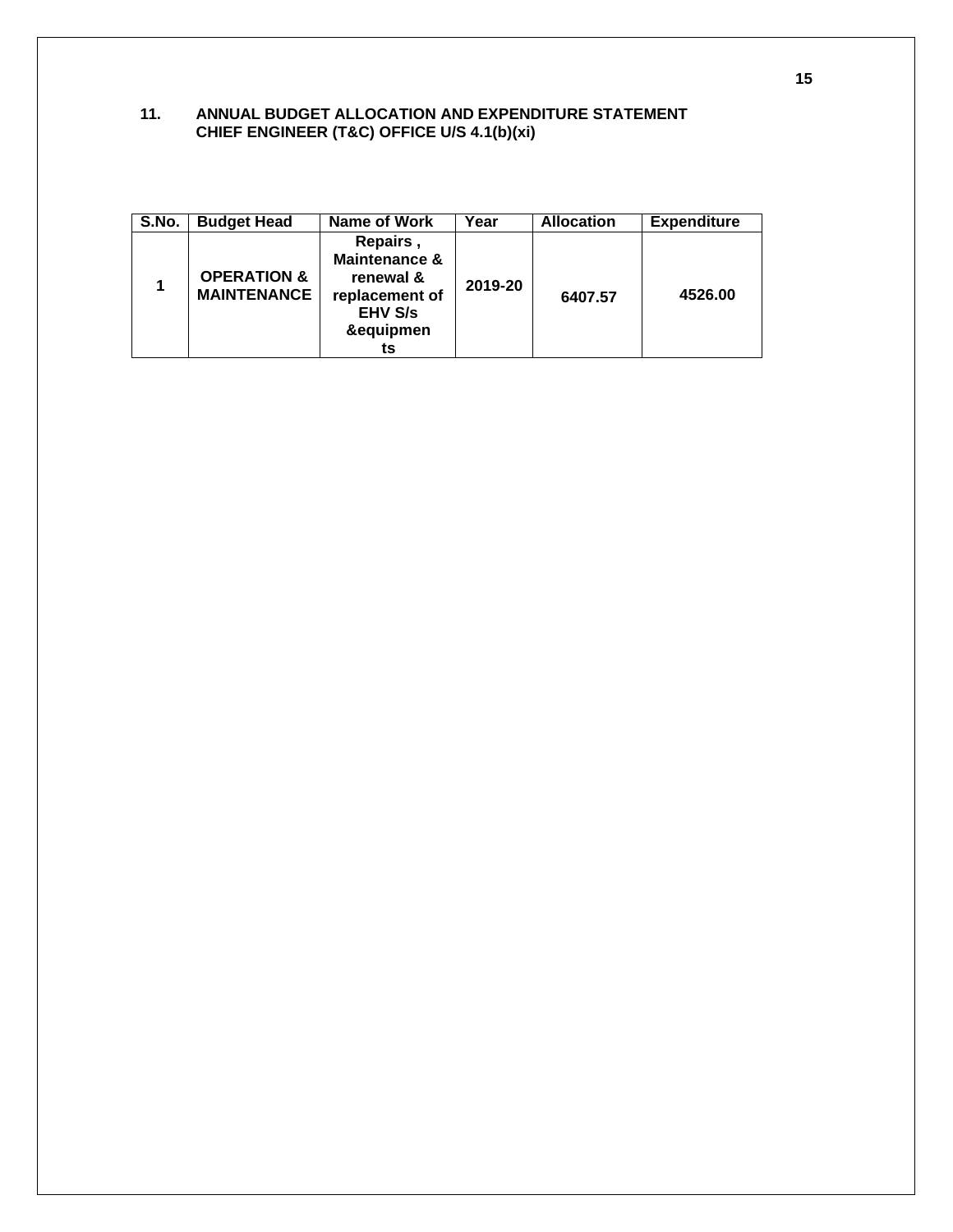#### **12. PROGRAMMES AND BENEFICIARIES U/S 4.1(b)(xii)**

- **A. List of the programmes (in electronicform)**
- **B. Norms for selection of the beneficiary (original text of the circular to be given in electronicform)**
- **C. DetailedInformation**

| <b>S. No.</b> | Name of the<br>Programme | <b>Administrative</b><br><b>Department</b> | Year                  | <b>Amount</b><br><b>Allocated</b> | No. of<br><b>Beneficiaries</b> |
|---------------|--------------------------|--------------------------------------------|-----------------------|-----------------------------------|--------------------------------|
|               |                          |                                            |                       |                                   |                                |
|               |                          |                                            |                       |                                   |                                |
|               |                          |                                            |                       |                                   |                                |
|               |                          |                                            |                       |                                   |                                |
|               |                          |                                            |                       |                                   |                                |
|               |                          |                                            |                       |                                   |                                |
|               |                          |                                            |                       |                                   |                                |
|               |                          |                                            |                       |                                   |                                |
|               |                          |                                            |                       |                                   |                                |
|               |                          |                                            |                       |                                   |                                |
|               |                          |                                            |                       |                                   |                                |
|               |                          |                                            |                       |                                   |                                |
|               |                          |                                            | <b>NOT APPLICABLE</b> |                                   |                                |
|               |                          |                                            |                       |                                   |                                |
|               |                          |                                            |                       |                                   |                                |
|               |                          |                                            |                       |                                   |                                |
|               |                          |                                            |                       |                                   |                                |
|               |                          |                                            |                       |                                   |                                |
|               |                          |                                            |                       |                                   |                                |
|               |                          |                                            |                       |                                   |                                |
|               |                          |                                            |                       |                                   |                                |
|               |                          |                                            |                       |                                   |                                |
|               |                          |                                            |                       |                                   |                                |
|               |                          |                                            |                       |                                   |                                |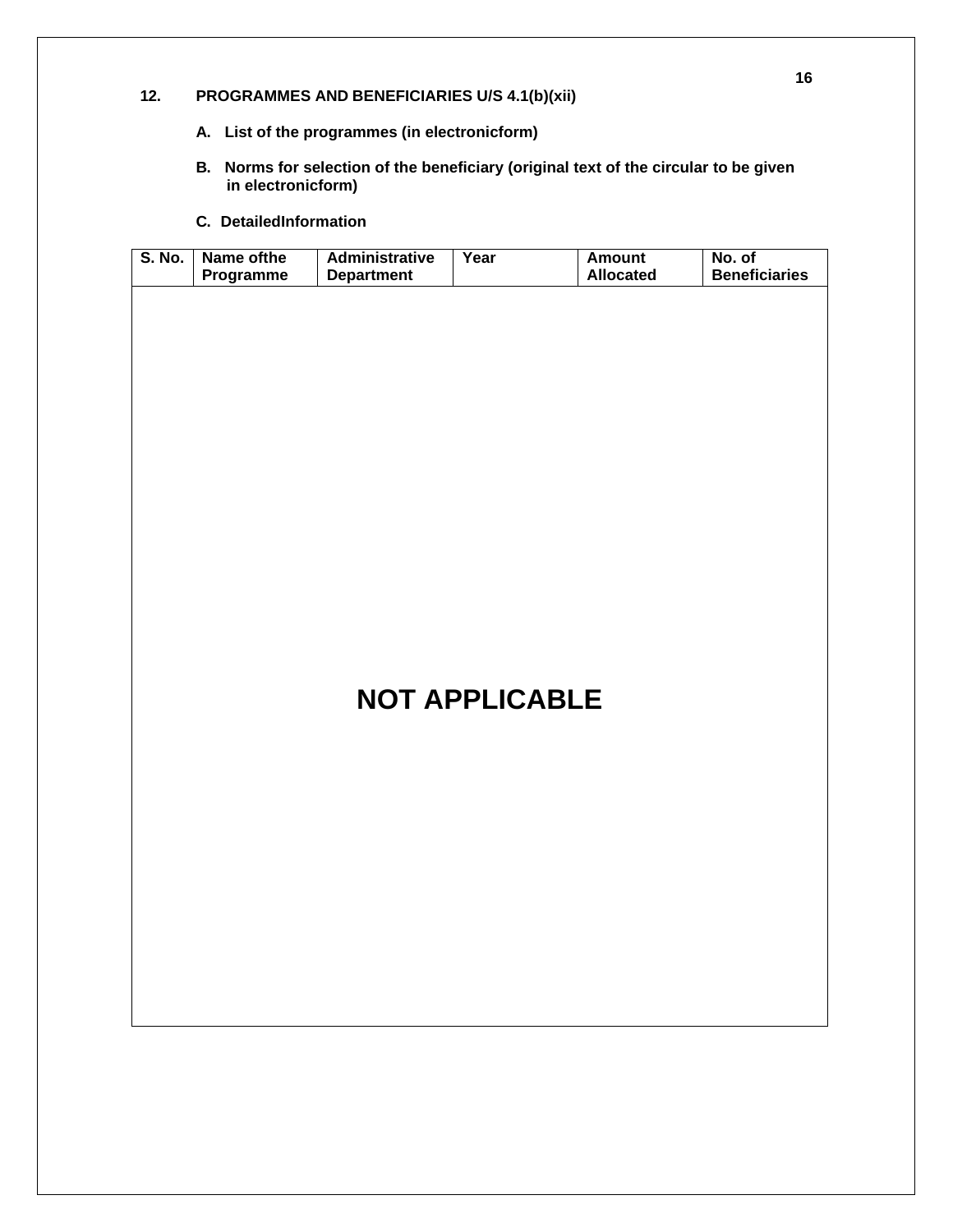#### **13. LIST OF THE RECIPIENTS AND NATURE OF CONCESSION U/S 4.1(b)(xiii)**

| S.No. | Name of<br>concession | <b>Name</b> | <b>Address</b> | Year                  | Kind of<br>support | <b>Approximate</b><br>value of<br><b>Concession</b> |
|-------|-----------------------|-------------|----------------|-----------------------|--------------------|-----------------------------------------------------|
|       |                       |             |                |                       |                    |                                                     |
|       |                       |             |                |                       |                    |                                                     |
|       |                       |             |                |                       |                    |                                                     |
|       |                       |             |                |                       |                    |                                                     |
|       |                       |             |                |                       |                    |                                                     |
|       |                       |             |                |                       |                    |                                                     |
|       |                       |             |                |                       |                    |                                                     |
|       |                       |             |                | <b>NOT APPLICABLE</b> |                    |                                                     |
|       |                       |             |                |                       |                    |                                                     |
|       |                       |             |                |                       |                    |                                                     |
|       |                       |             |                |                       |                    |                                                     |
|       |                       |             |                |                       |                    |                                                     |
|       |                       |             |                |                       |                    |                                                     |
|       |                       |             |                |                       |                    |                                                     |
|       |                       |             |                |                       |                    |                                                     |
|       |                       |             |                |                       |                    |                                                     |
|       |                       |             |                |                       |                    |                                                     |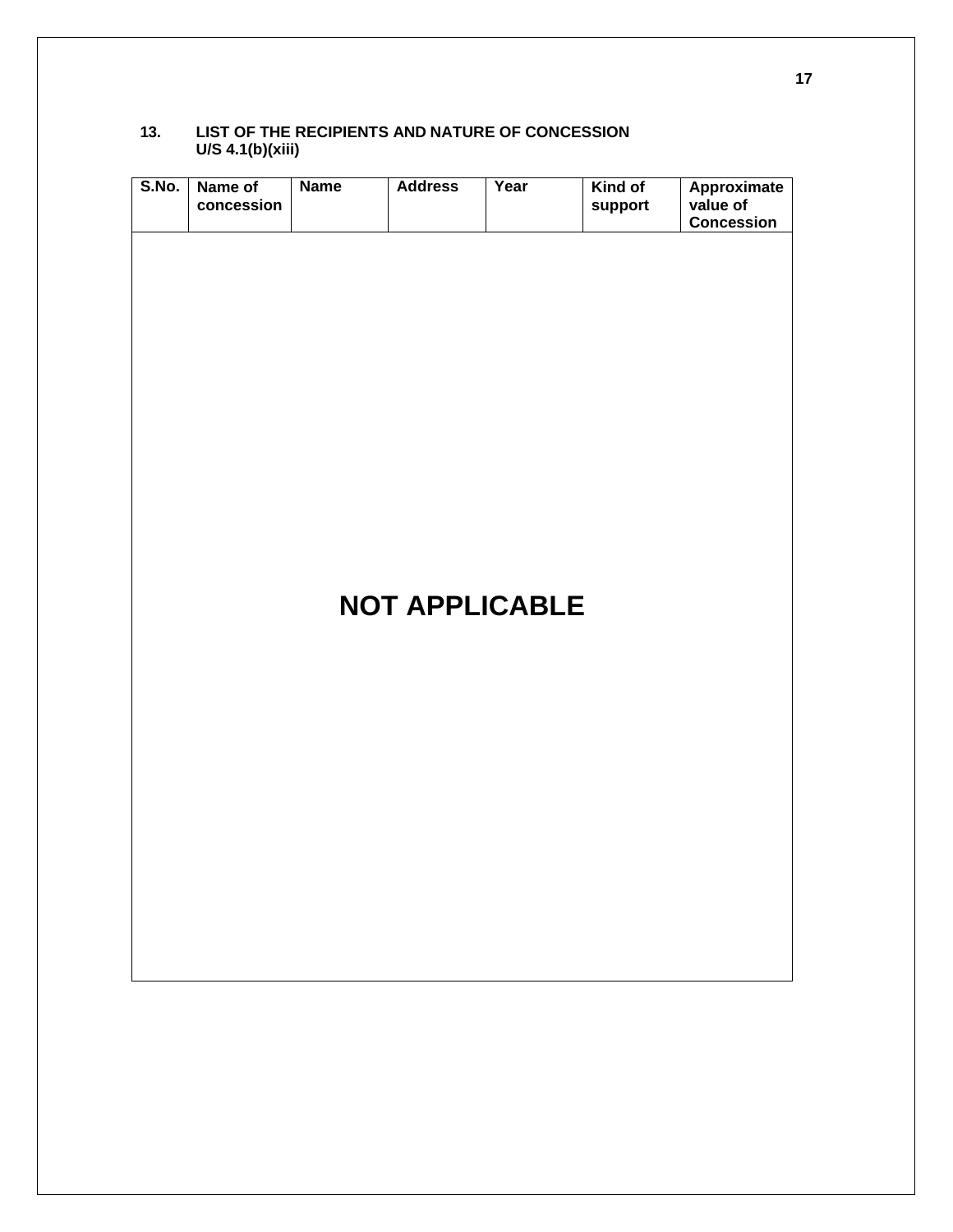| S.No. | <b>Categories</b> | <b>Hard Copy</b>                       | <b>Electronic Form</b> |
|-------|-------------------|----------------------------------------|------------------------|
| 1     |                   | <b>DETAILS MENTIONED IN ITEM NO. 6</b> |                        |

#### **14. INFORMATION AVAILABLE IN THE OFFICE (LINK WITH ITEM 6) U/S 4.1(b)(xiv)**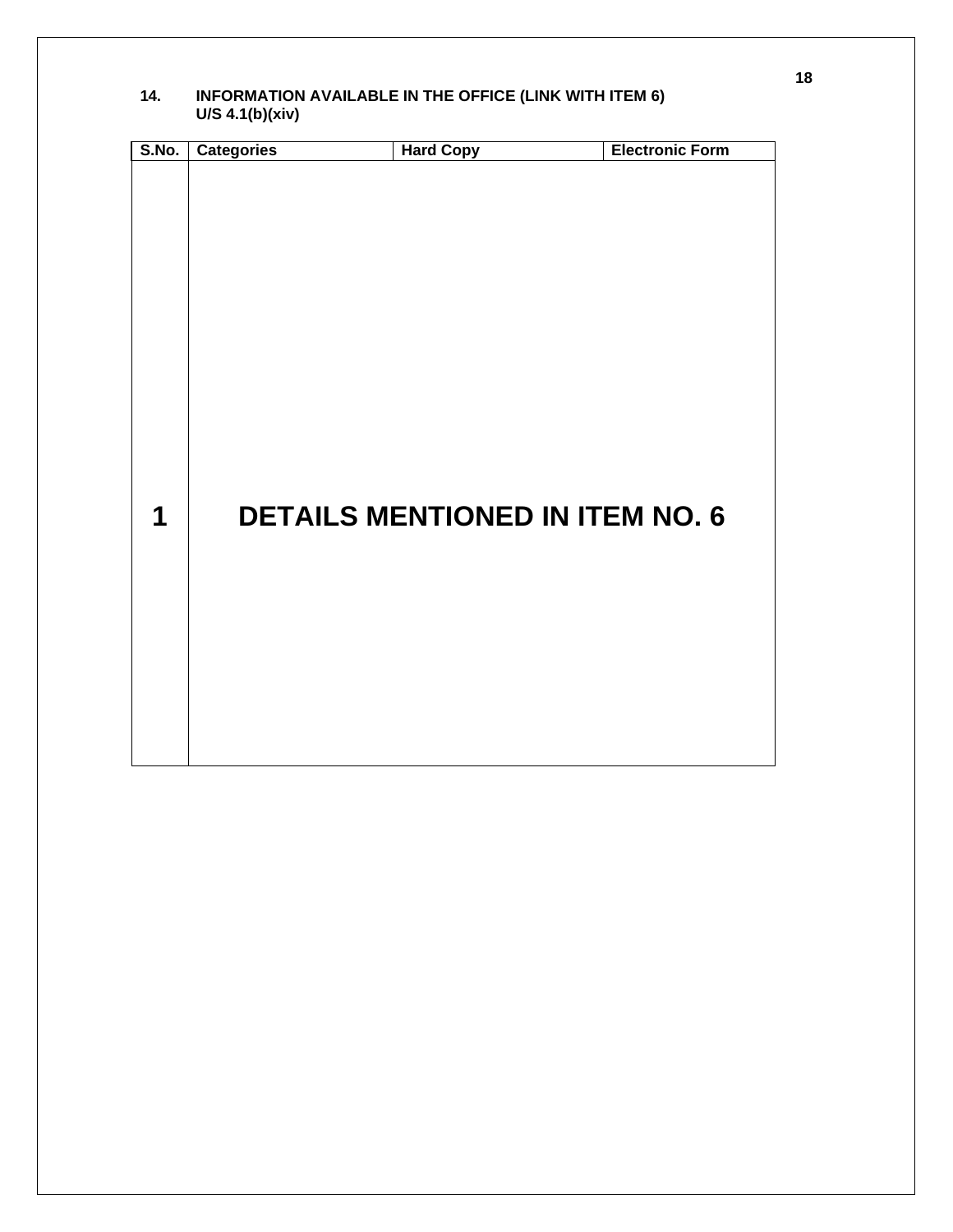| S.No. | <b>Facility</b> | Name of Incharge      | <b>Duration of</b><br>opening (time to<br>be given) | <b>Contact No.</b><br><b>Telephone No.</b> |
|-------|-----------------|-----------------------|-----------------------------------------------------|--------------------------------------------|
|       |                 |                       |                                                     |                                            |
|       |                 |                       |                                                     |                                            |
|       |                 |                       |                                                     |                                            |
|       |                 |                       |                                                     |                                            |
|       |                 |                       |                                                     |                                            |
|       |                 |                       |                                                     |                                            |
|       |                 | <b>NOT APPLICABLE</b> |                                                     |                                            |
|       |                 |                       |                                                     |                                            |
|       |                 |                       |                                                     |                                            |
|       |                 |                       |                                                     |                                            |
|       |                 |                       |                                                     |                                            |
|       |                 |                       |                                                     |                                            |
|       |                 |                       |                                                     |                                            |

#### **15. FACILITY AVAILABLE (LIBRARY,PUBLIC COUNTER ETC) TO CITIZEN FOR INFORMATION U/S 4.1(b)(xv)**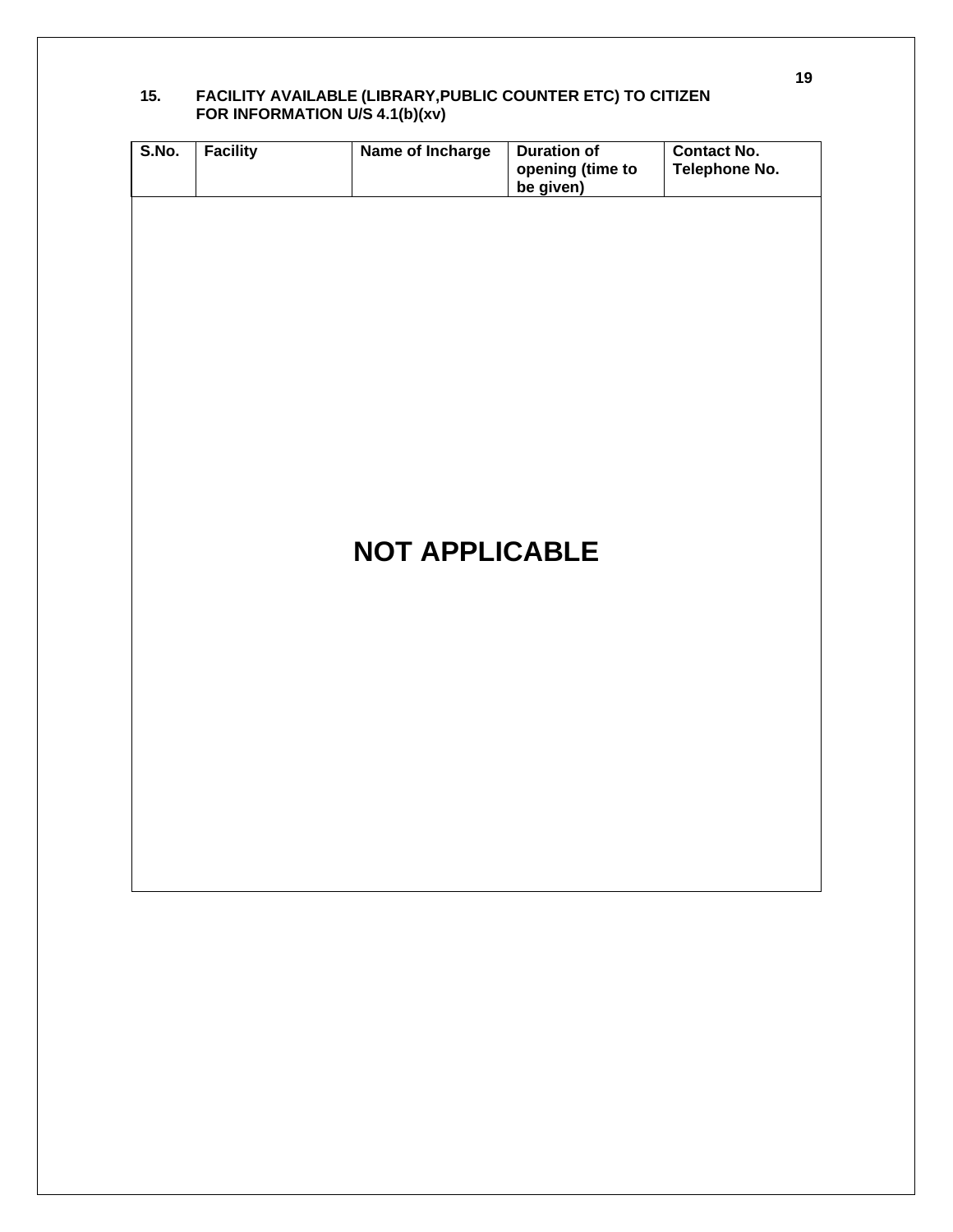#### **16. INFORMATION ABOUT THE PIO/DESIGNATION/ WORKING IN CHIEF ENGINEER (T&C)OFFICE U/S 4.1(b) (xvi)**

**1. ASSISTANT PIO**

| $\star$            | <b>Name</b>                                  | Smt. Madhubala Thakur                                                                                                        |
|--------------------|----------------------------------------------|------------------------------------------------------------------------------------------------------------------------------|
| $\star$            | <b>Designation</b>                           | <b>Section Officer</b>                                                                                                       |
| $\star$<br>$\star$ | Tel. No.<br><b>Place of Work and Address</b> | 2702262<br>O/o CHIEF ENGINEER (T&C), MPPTCL,<br><b>Block No. 4, Ground Floor</b><br>Shakti Bhawan, Rampur<br>Jabalpur-482008 |
| $\star$            | <b>Contact hours for public</b>              | 3:00 Pm to 4:00 Pm                                                                                                           |
| 2.                 | <b>PIO</b>                                   |                                                                                                                              |
| $\star$            | <b>Name</b>                                  | Er. R.K. Gupta                                                                                                               |
| $\star$            | <b>Designation</b>                           | <b>Executive Engineer</b>                                                                                                    |
| ÷                  | Tel. No.                                     | 2702205                                                                                                                      |
| *                  | <b>Place of Work and Address</b>             | O/o CHIEF ENGINEER (T&C) MPPTCL<br><b>Block No. 4, Ground Floor</b><br>Shakti Bhawan, Rampur<br>Jabalpur-482008              |
| *                  | <b>Contact hours for public</b>              | 3:00 Pm to 4:00 Pm                                                                                                           |
| 3.                 | <b>Appellate Officer</b>                     |                                                                                                                              |
| $\star$            | <b>Name</b>                                  | Er.Rajesh Shrivastava                                                                                                        |
| *                  | <b>Designation</b>                           | <b>CHIEF ENGINEER (T&amp;C)</b>                                                                                              |
| $\star$            | Tel. No.                                     | 2702220                                                                                                                      |
| *                  | <b>Place of Work and Address</b>             | <b>Block No. 4, Ground Floor</b><br>Shakti Bhawan, Rampur<br>Jabalpur-482008                                                 |
| $\star$            | <b>Contact hours for public</b>              | 3:00 Pm to 4:00 Pm                                                                                                           |

**20**